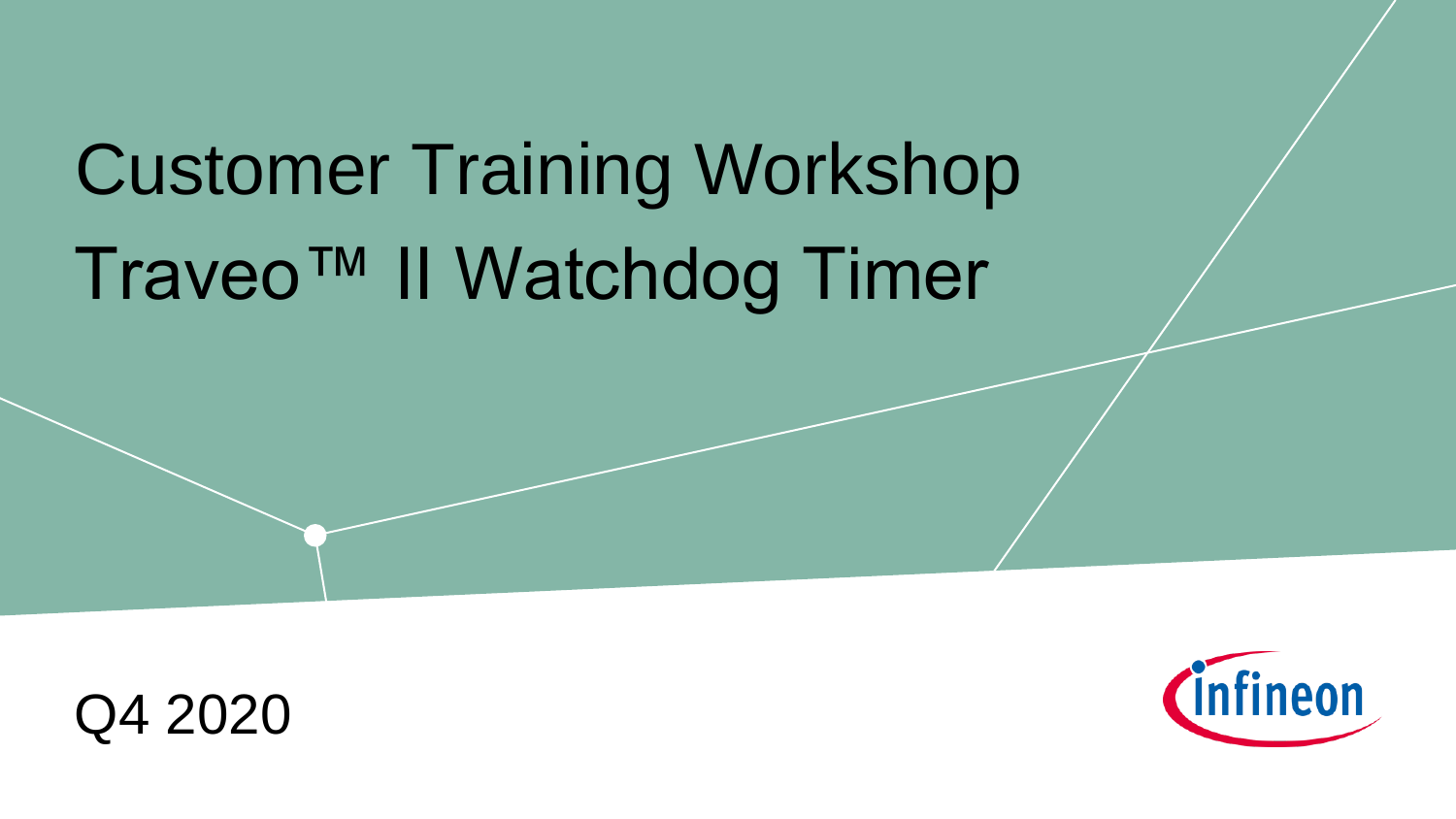

#### Target Products

#### $\rightarrow$  Target product list for this training material

| <b>Family Category</b>                            | <b>Series</b> | <b>Code Flash Memory Size</b> |
|---------------------------------------------------|---------------|-------------------------------|
| Traveo™ Il Automotive Body Controller Entry       | CYT2B6        | Up to 576 KB                  |
| <b>Traveo II Automotive Body Controller Entry</b> | CYT2B7        | Up to 1088 KB                 |
| Traveo II Automotive Body Controller Entry        | CYT2B9        | Up to 2112 KB                 |
| Traveo II Automotive Body Controller Entry        | CYT2BL        | Up to 4160 KB                 |
| Traveo II Automotive Body Controller High         | CYT3BB/CYT4BB | Up to 4160 KB                 |
| Traveo II Automotive Body Controller High         | CYT4BF        | Up to 8384 KB                 |
| <b>Traveo II Automotive Cluster</b>               | CYT3DL        | Up to 4160 KB                 |
| <b>Traveo II Automotive Cluster</b>               | CYT4DN        | Up to 6336 KB                 |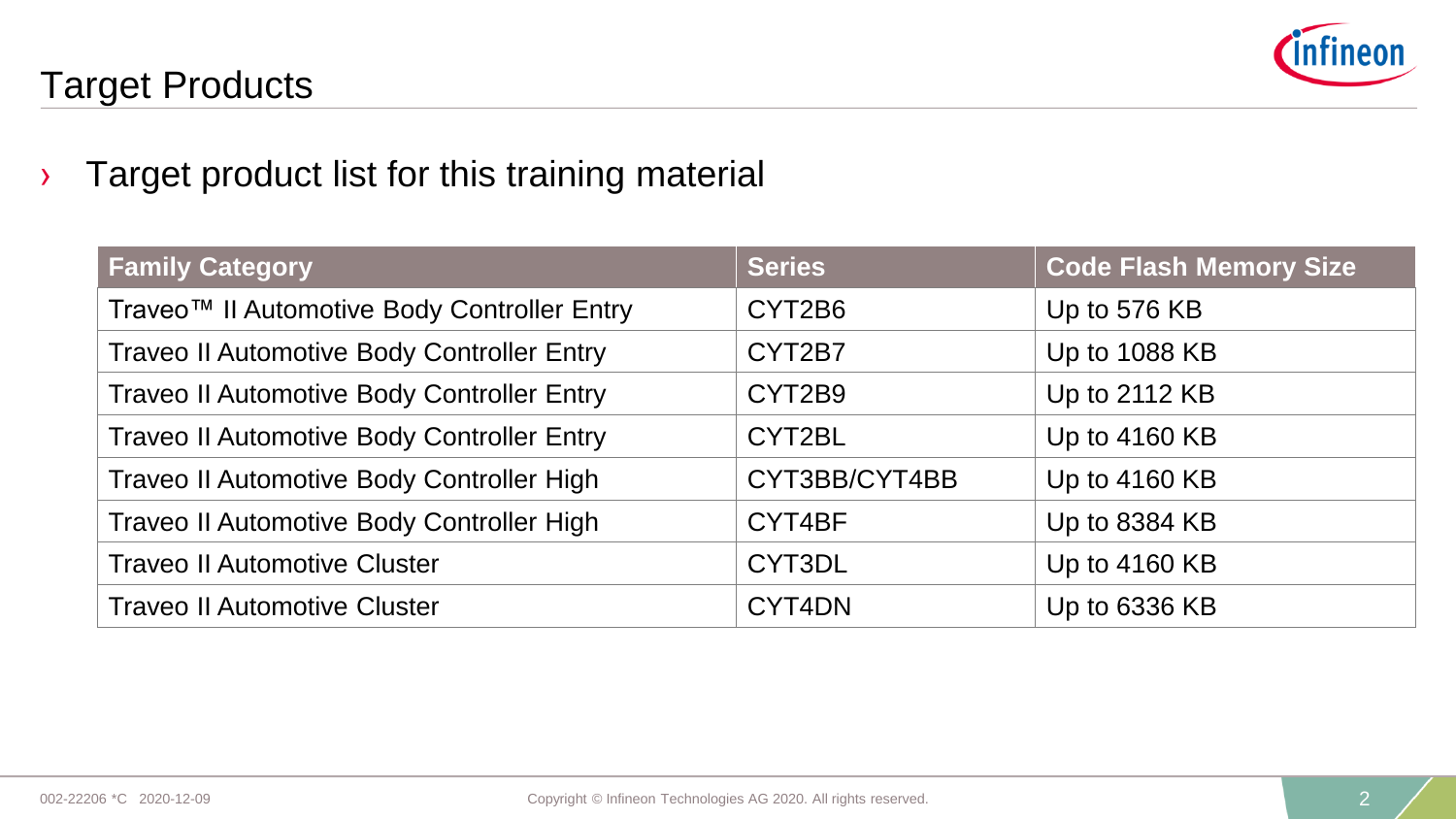

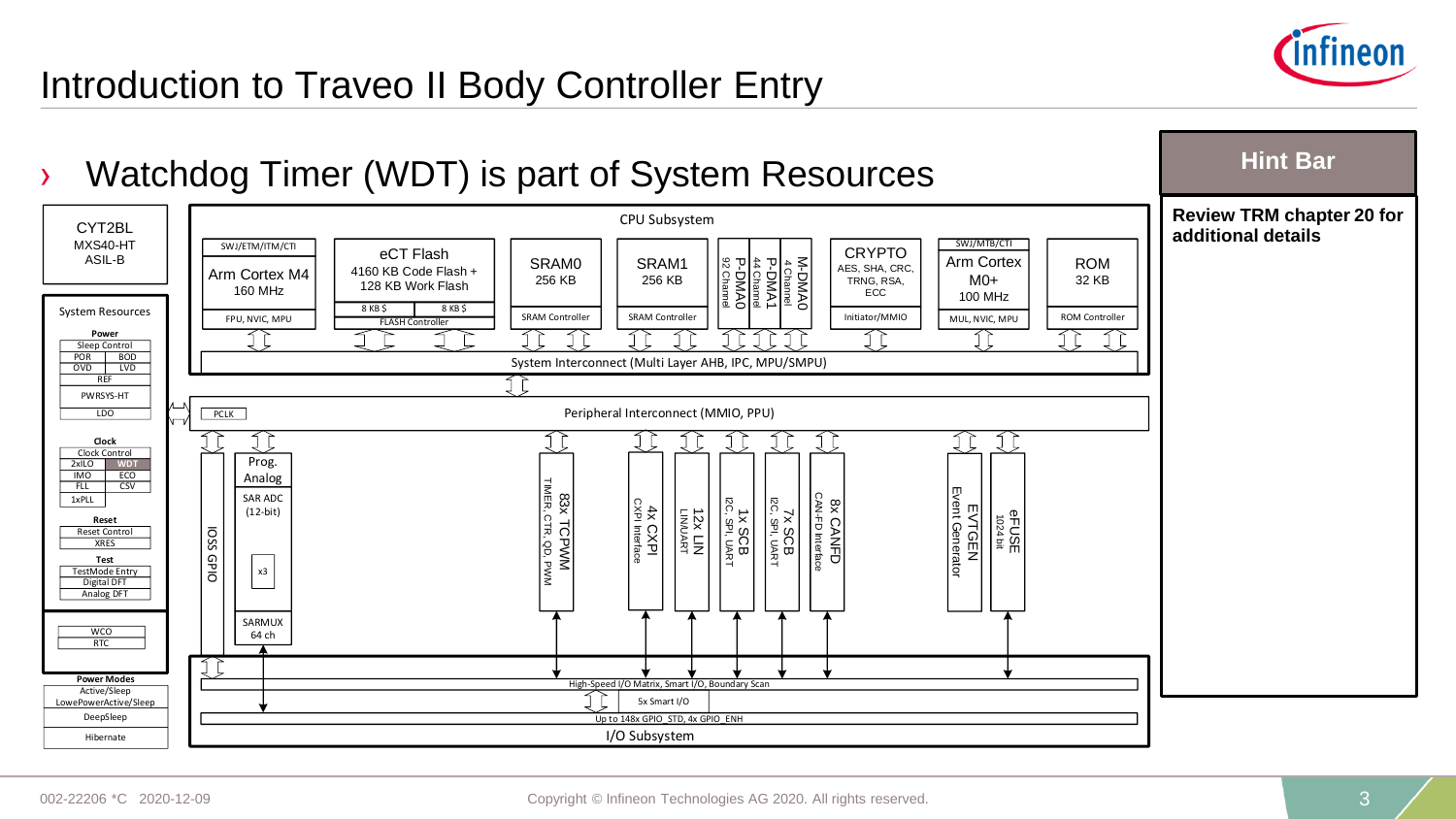

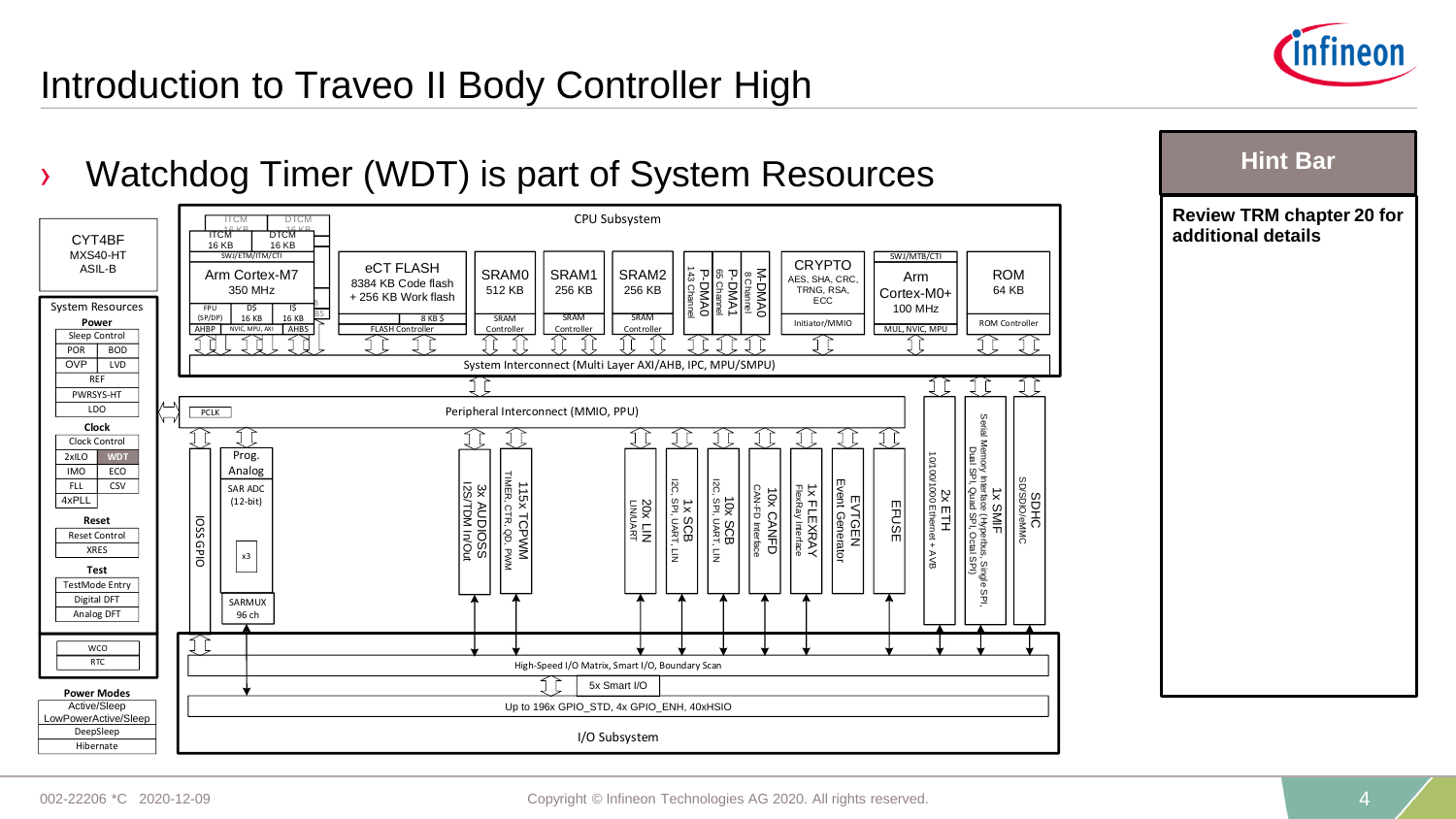

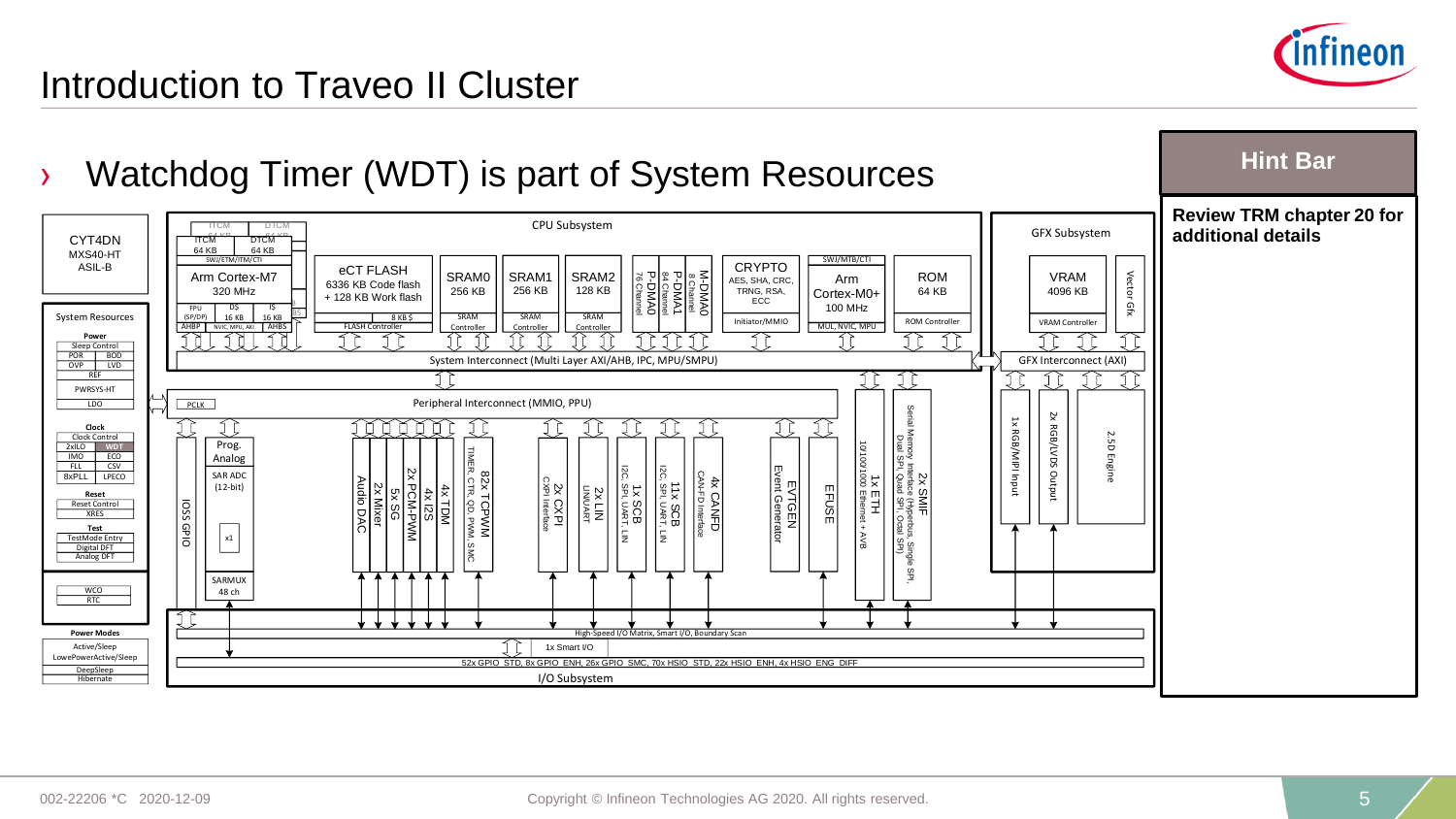

# Watchdog Timer (WDT) Overview

- A hardware timer that automatically resets the device in the event of an unexpected software execution path and provides warning interrupts and faults for multi-counter WDT (MCWDT)
- Two types of WDT
	- Basic WDT
	- MCWDT
- **Features** 
	- Basic WDT: One 32-bit free-running counter
	- MCWDT: Two 16-bit counters and one 32-bit counter
	- Both WDT types support:
		- Window mode
		- Running and freezing timers during DeepSleep mode
		- Debug mode
		- Interrupt generation

| <b>Hint Bar</b>                                          |
|----------------------------------------------------------|
| <b>Review TRM section 20.1</b><br>for additional details |
|                                                          |
|                                                          |
|                                                          |
|                                                          |
|                                                          |
|                                                          |
|                                                          |
|                                                          |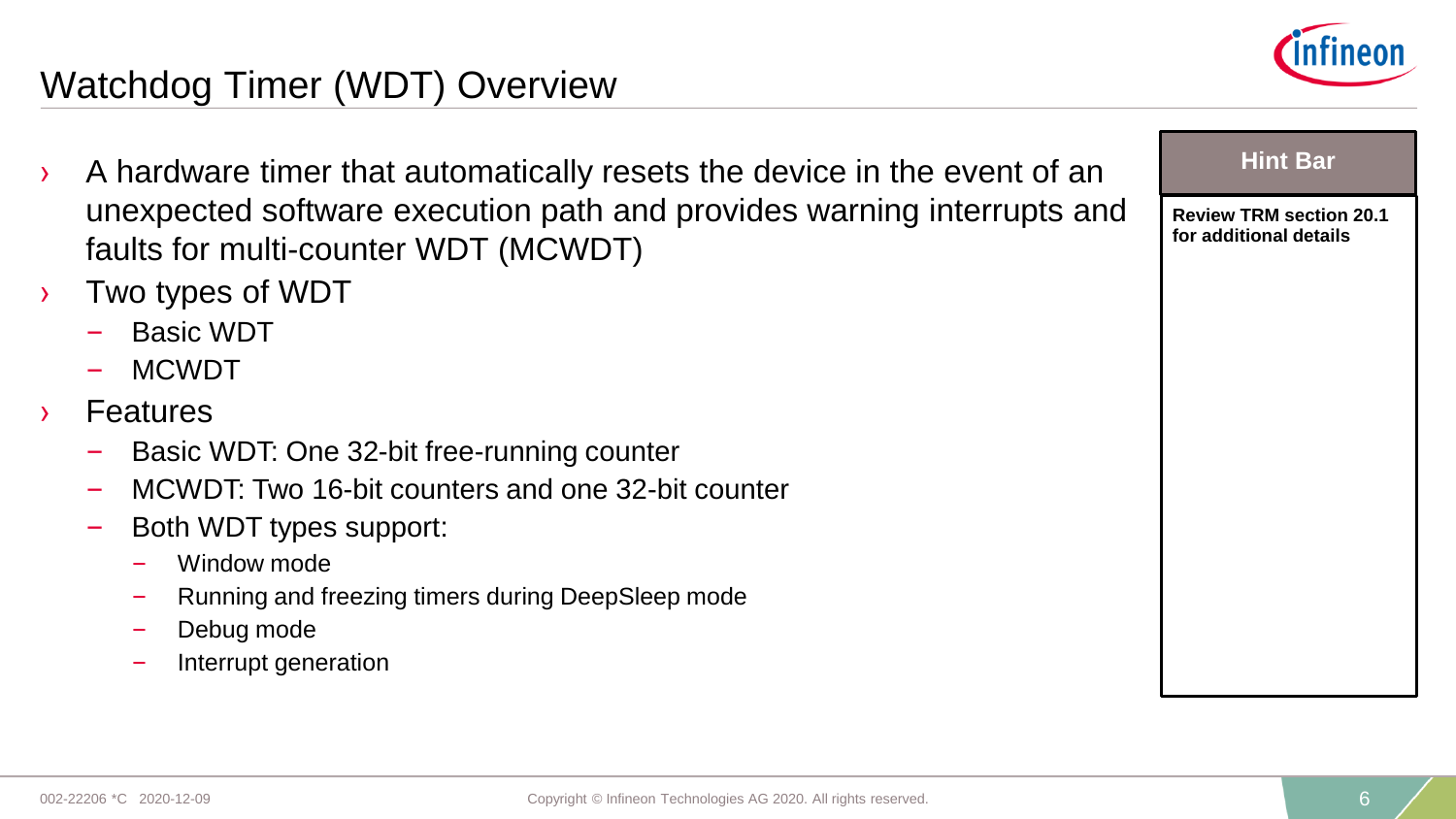

### Watchdog Timer Block Diagram

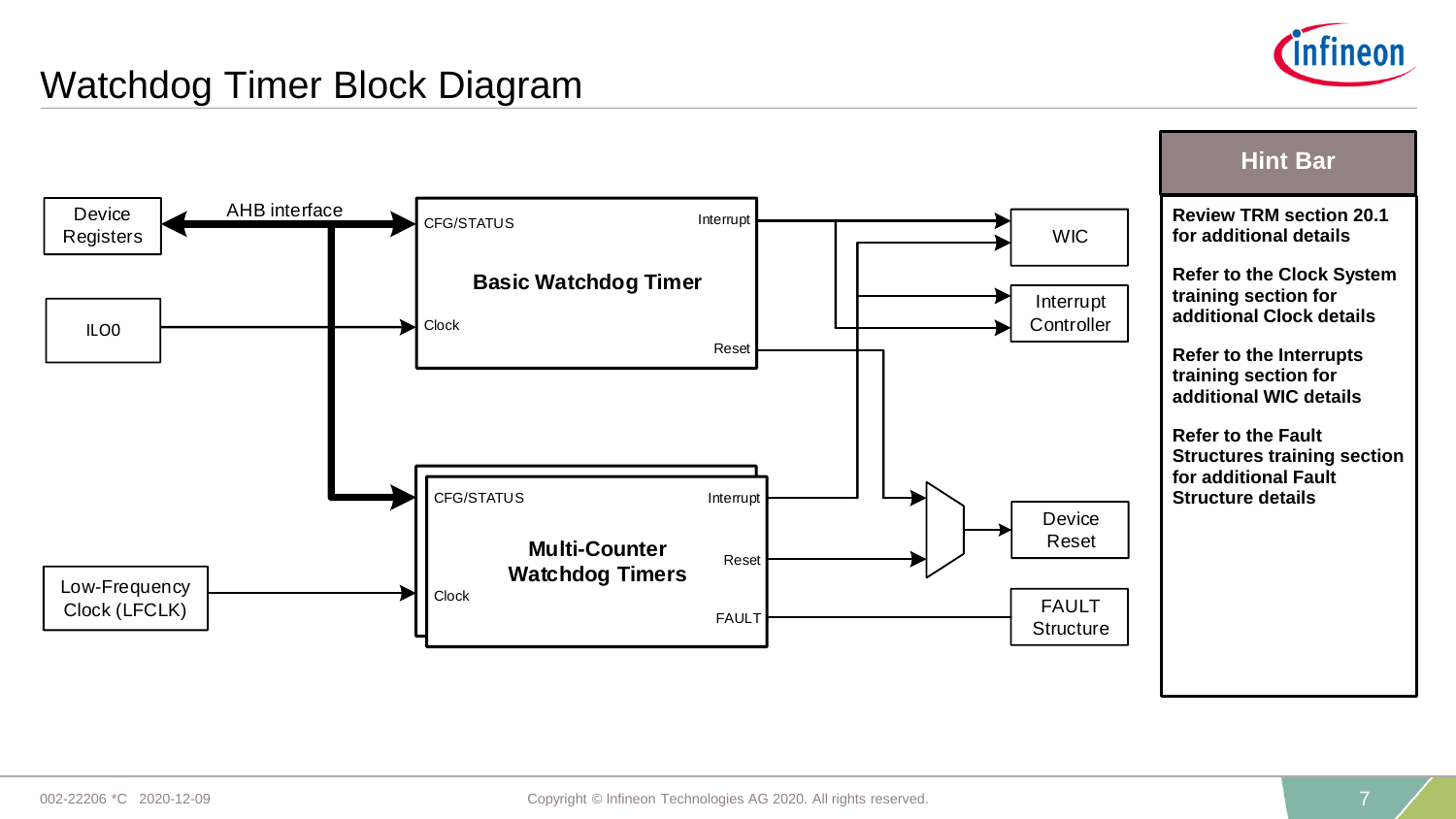

#### Basic Watchdog Timer Block Diagram

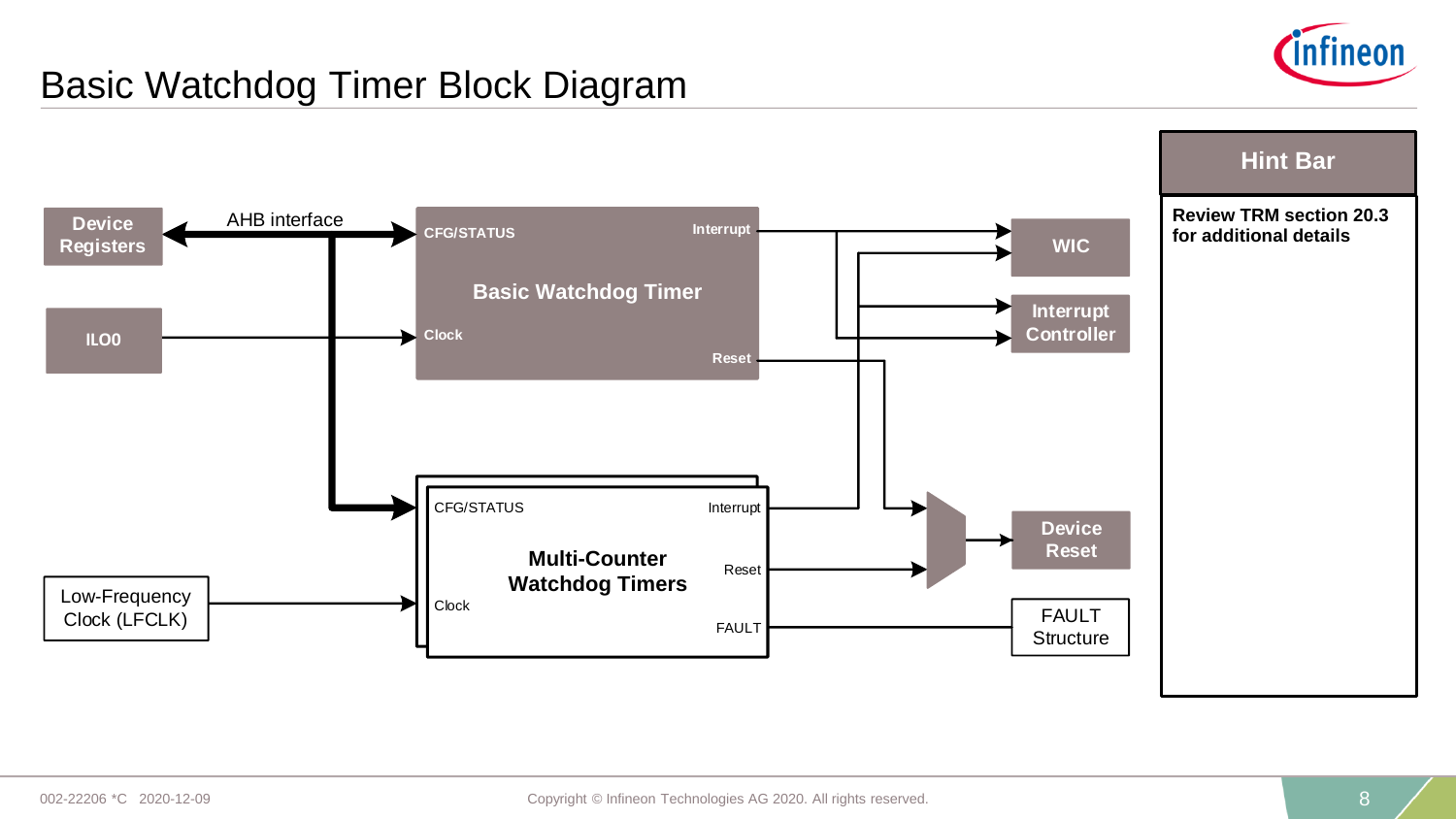– Device reset and interrupt Input clock source: ILO0 – Enabled after power-on

**Features** 



Interrupt

**Basic Watchdog Time** 

Reset

# SERVICE (Write '1' from Firmware)

ILO0 CTL\_ENABLE Debug\_active=

- Four power modes
	- Active
	- Sleep
	- DeepSleep
	- Hibernate<sup>1</sup>

Copyright © Infineon Technologies AG 2020. All rights reserved. 9

**WDT (32-bit Up-Counter)** WDT\_CNT

Count

32

Count < LOWER\_LIMI

WDT\_CONFIG Warn Upper I<br>Action Action / Lower Action

 $\text{unit} \geq 0$ PPER\_LIM

Count == WARN\_LIMIT

EN Count = 0

Debug



when the counter is cleared before LOWER\_LIMIT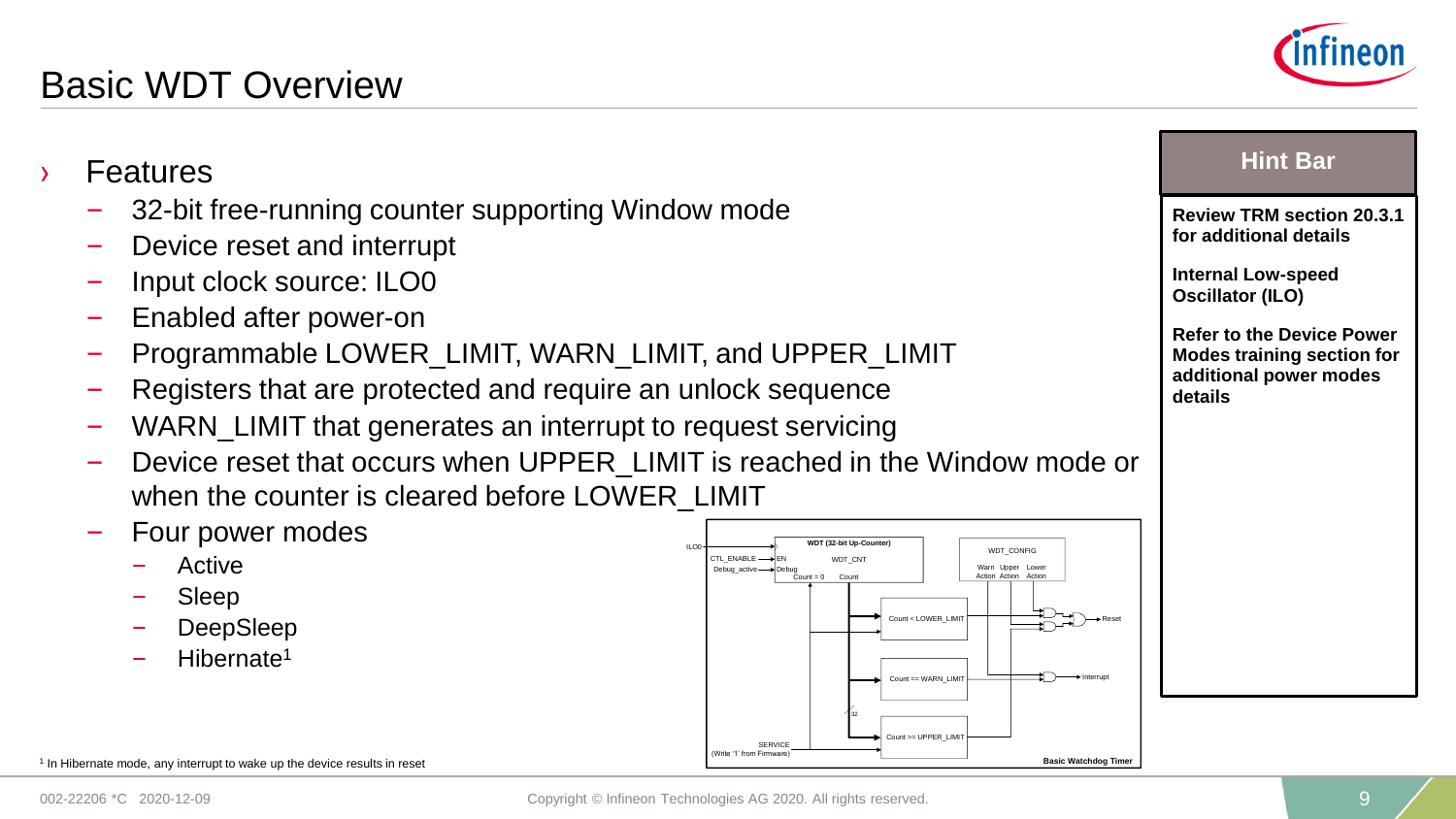#### Basic WDT Operation





- LOWER\_LIMIT and UPPER\_LIMIT are used to activate the Window function
- By using WARN\_LIMIT, the interrupt can be used to debug before reset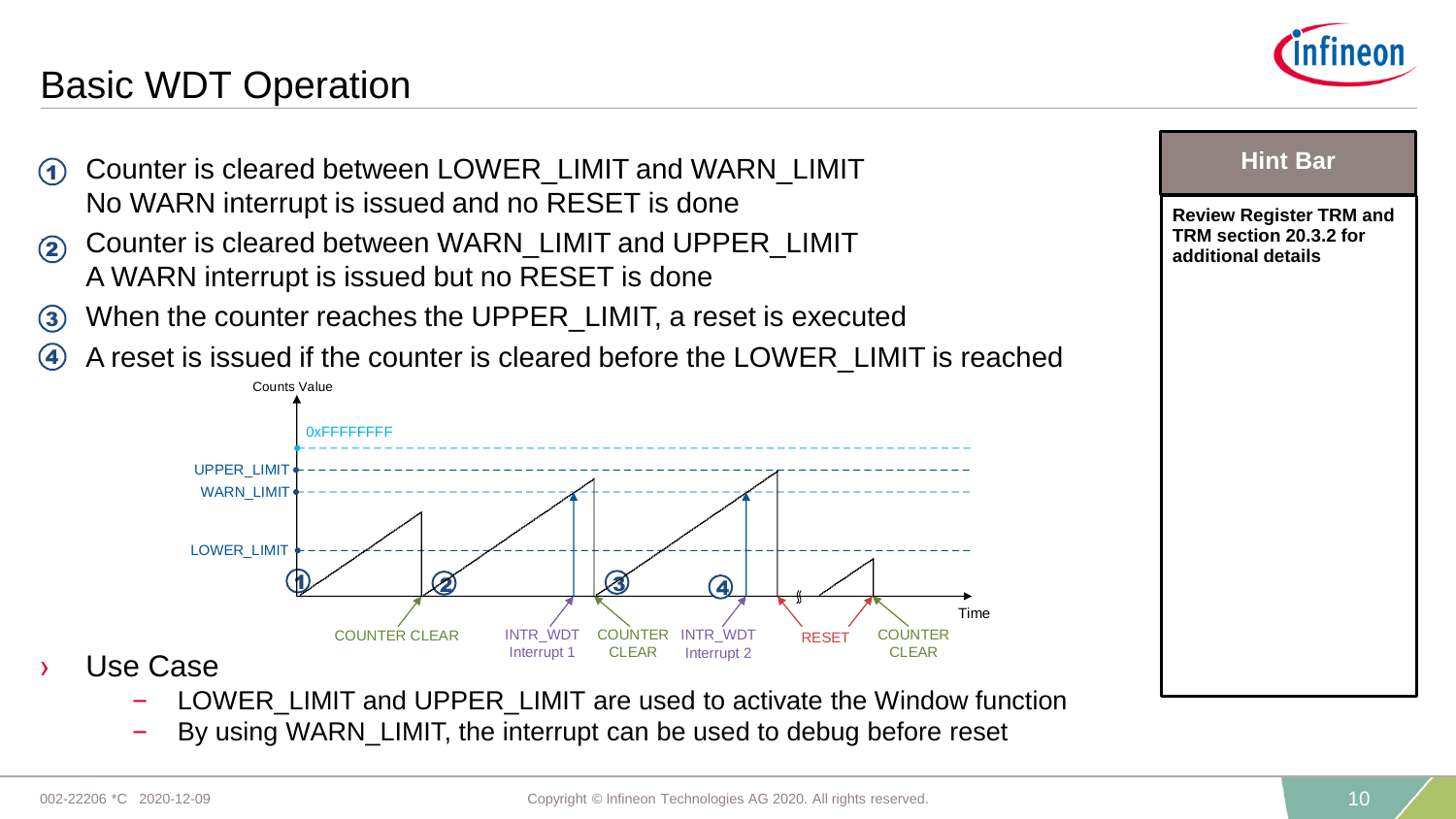

#### Multi-Counter WDT Block Diagram

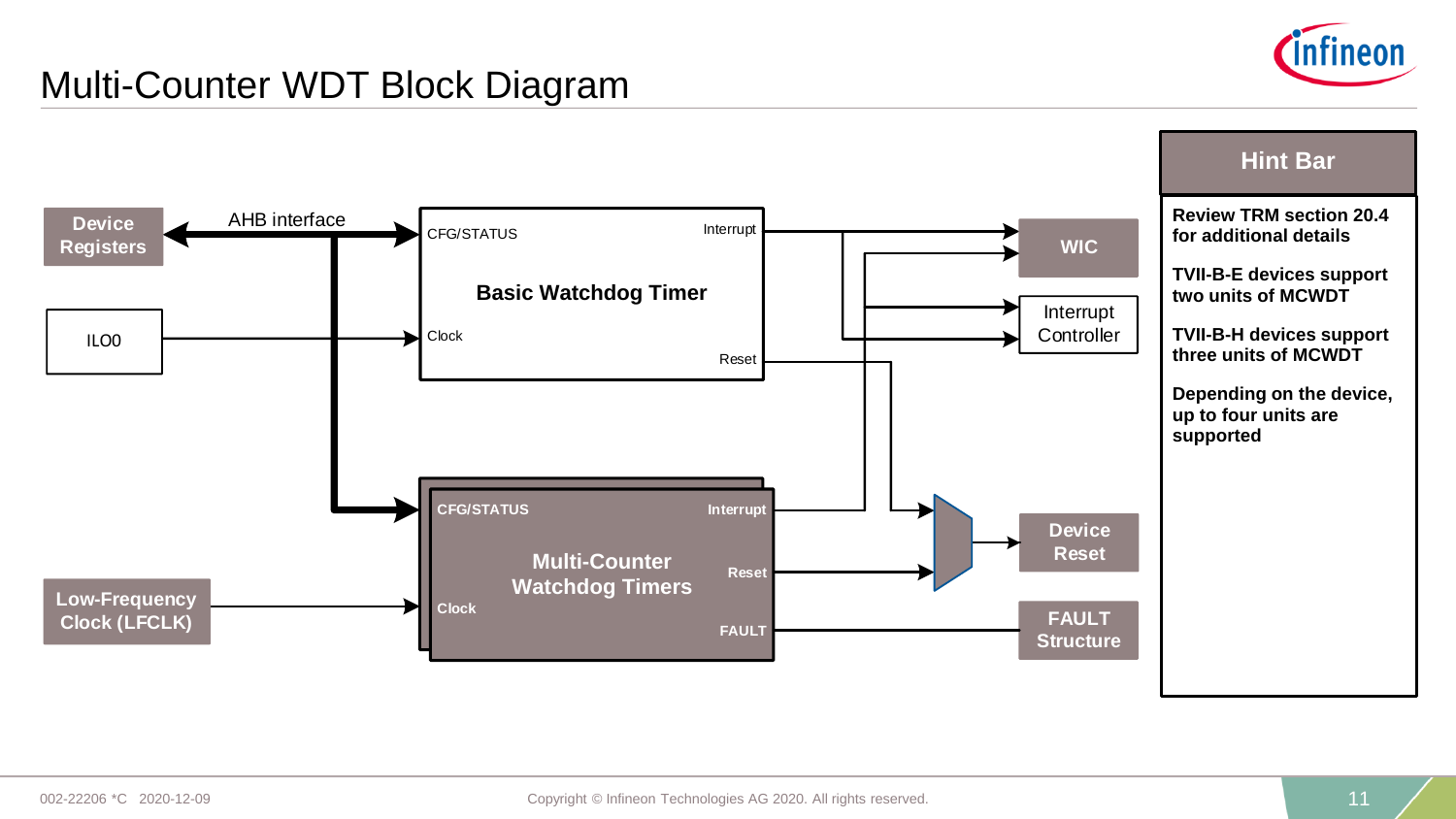#### Multi-Counter WDT Overview



| <b>Features</b>                                                                                                                                                                                                                                                                                                                           | <b>Hint Bar</b>                                                                                                                                                        |
|-------------------------------------------------------------------------------------------------------------------------------------------------------------------------------------------------------------------------------------------------------------------------------------------------------------------------------------------|------------------------------------------------------------------------------------------------------------------------------------------------------------------------|
| Three independent counters<br>Two 16-bit counters that support:<br>- Window mode<br>Interrupt mode with enabled/disabled AUTO_SERVICE<br>-<br>One 32-bit counter that supports:<br>- Interrupt generation<br>Input clock source: LFCLK (ILO0, ILO1, ECO, and WCO)<br>Can operate in three power modes<br>- Active<br>- Sleep<br>DeepSleep | <b>Review TRM section 20.4</b><br>for additional details<br><b>Refer to the Clock System</b><br>training section for<br>additional ILO, ECO, and<br><b>WCO details</b> |
| Disabled after power-on                                                                                                                                                                                                                                                                                                                   |                                                                                                                                                                        |
| Registers that are protected and require an unlock sequence                                                                                                                                                                                                                                                                               |                                                                                                                                                                        |
| Device reset that occurs if the FAULT is not handled within two LFCLK                                                                                                                                                                                                                                                                     |                                                                                                                                                                        |
| cycles                                                                                                                                                                                                                                                                                                                                    |                                                                                                                                                                        |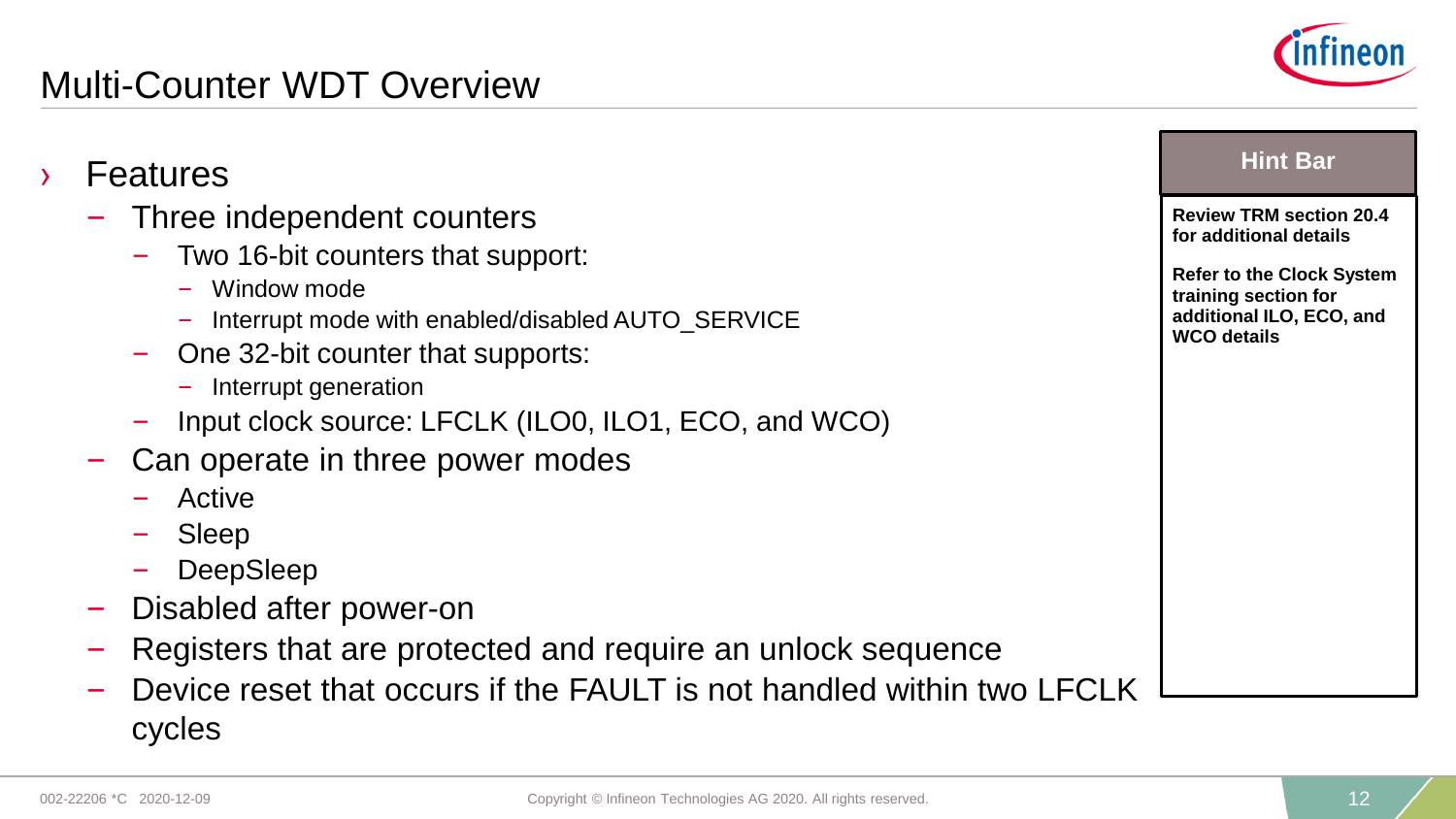

## Subcounter 0/1 Operation (1/5)



<sup>1</sup> Prefix "x" in MCWDTx represents the number of MCWDT. The number of MCWDT varies by device. It starts with 0.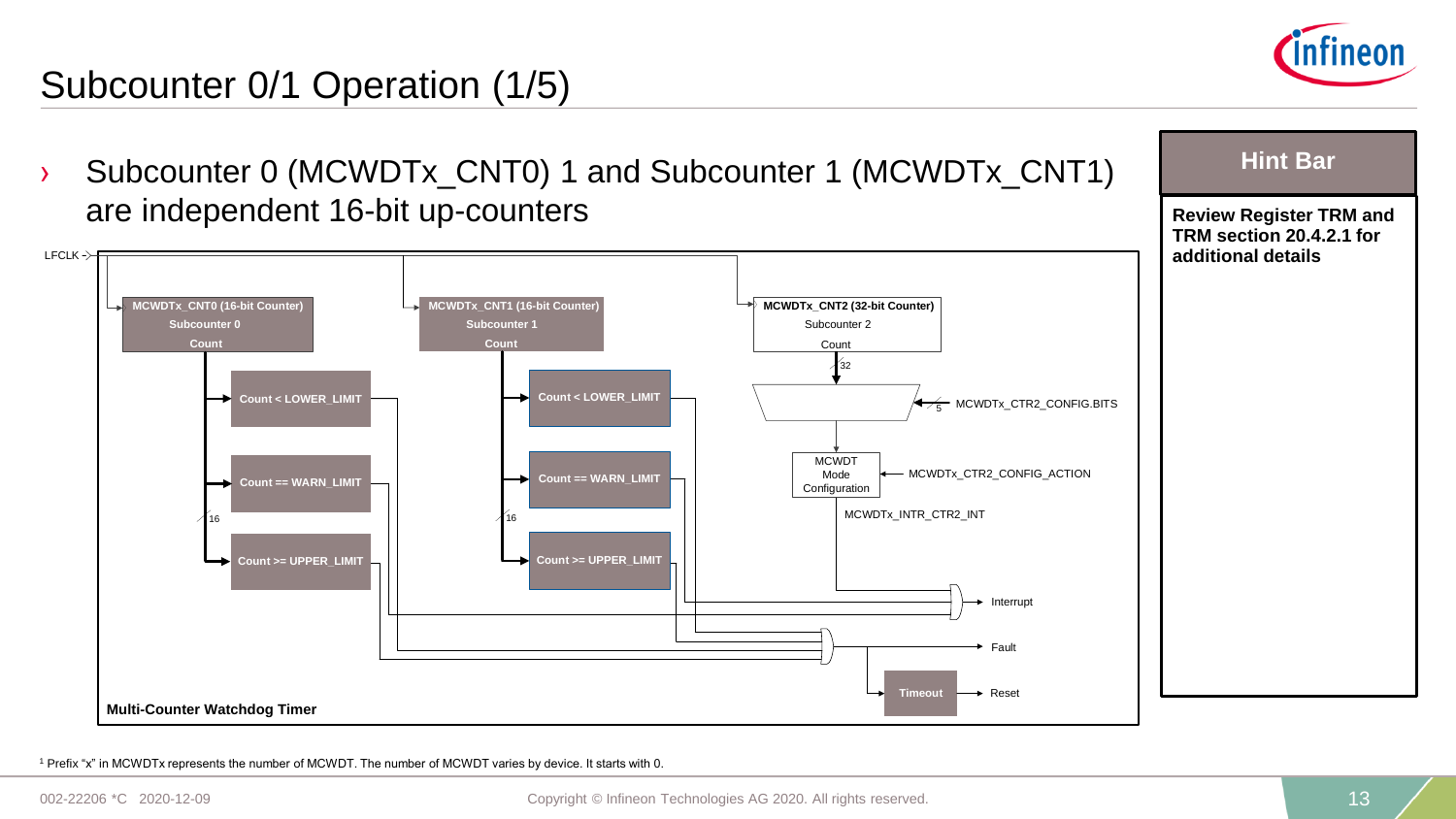

**Review TRM section 20.4.5 for additional details**

**Hint Bar** 

### Subcounter 0/1 Operation (2/5)

- MCWDT does not change limits for DeepSleep mode entry or exit automatically
- › To get a behavior similar to DeepSleep, subcounters 0 and 1 can work together through SW configuration<sup>1</sup>
- Use Case
	- Subcounter 0: Can be configured with a timeout threshold that protects running SW and configured to stop during DeepSleep
	- Subcounter 1: Can be configured with a longer timeout that continues to operate during DeepSleep



<sup>1</sup> One MCWDT block can be associated to one CPU. This selects which CPU SLEEPDEEP signal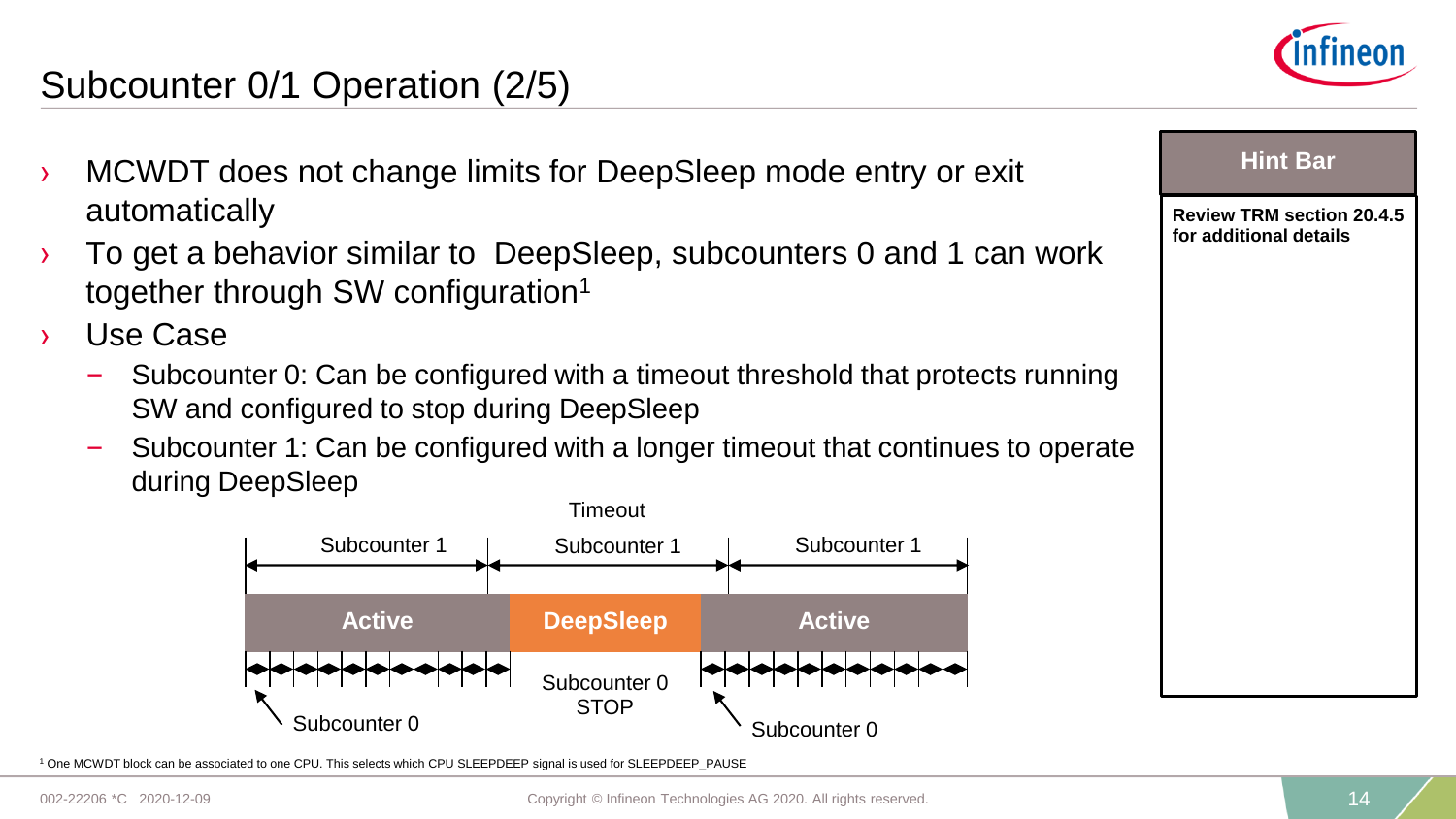

# Subcounter 0/1 Operation (3/5)

Sequence of scenarios in Window mode

Counter is cleared between WARN\_LIMIT and

WARN interrupt is issued but no RESET



– Counter is cleared before the LOWER\_LIMIT is reached. A FAULT is issued. A RESET can be issued if the FAULT is not handled in time by the software.  $(4)$ 

1

 $(2)$ 

UPPER\_LIMIT.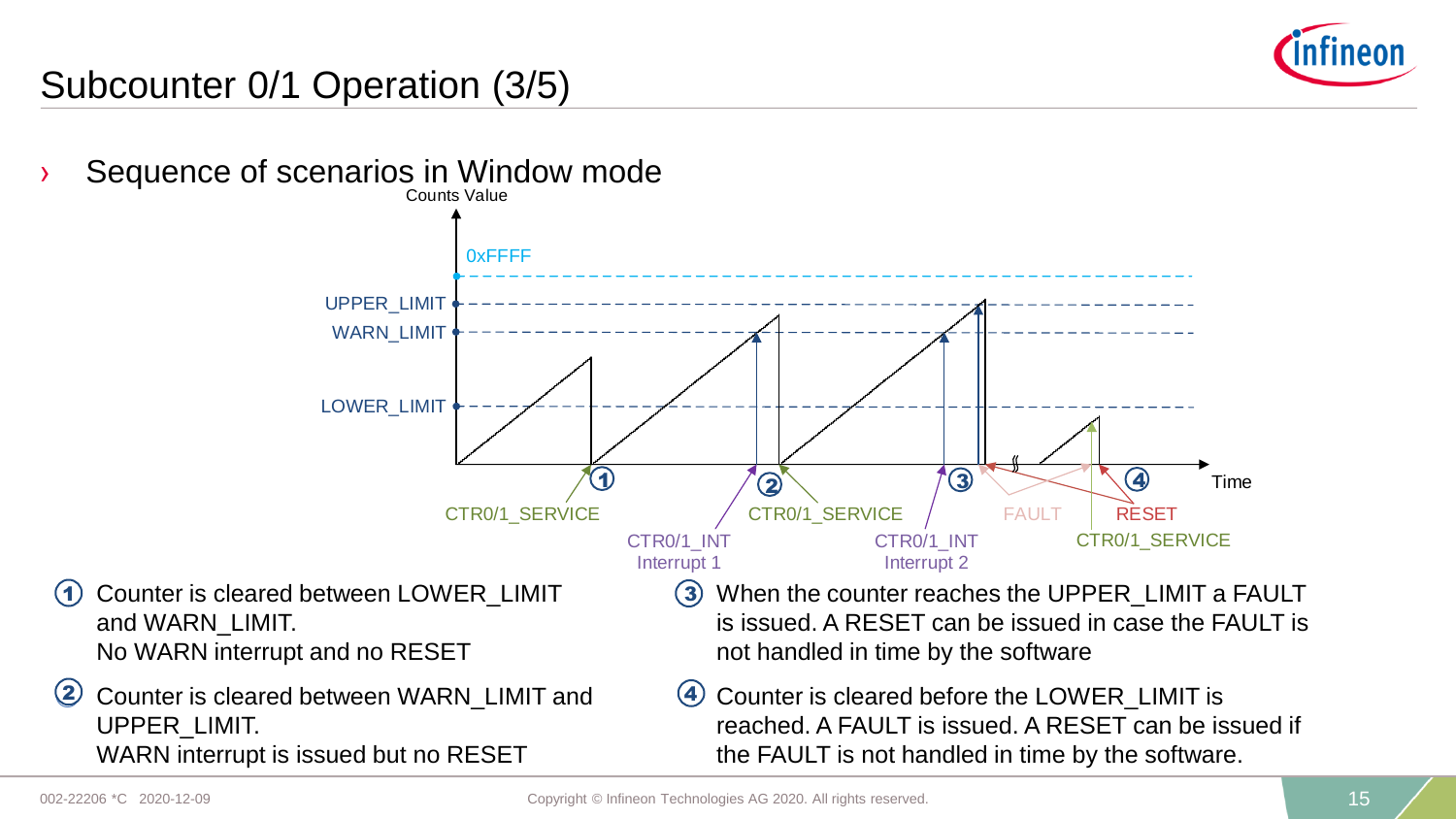

**Review TRM section 20.4.2.1 for additional** 

**Hint Bar** 

**details**

# Subcounter 0/1 Operation (4/5)

 $\rightarrow$  16-bit subcounters with WARN interrupt only (AUTO\_SERVICE = 0) operate as follows:



1) Counter continues to increment after the counter value matches the WARN\_LIMIT

- 2) Counter continues to count up until the 16-bit maximum value is reached
- 3) Counter overruns and restarts at zero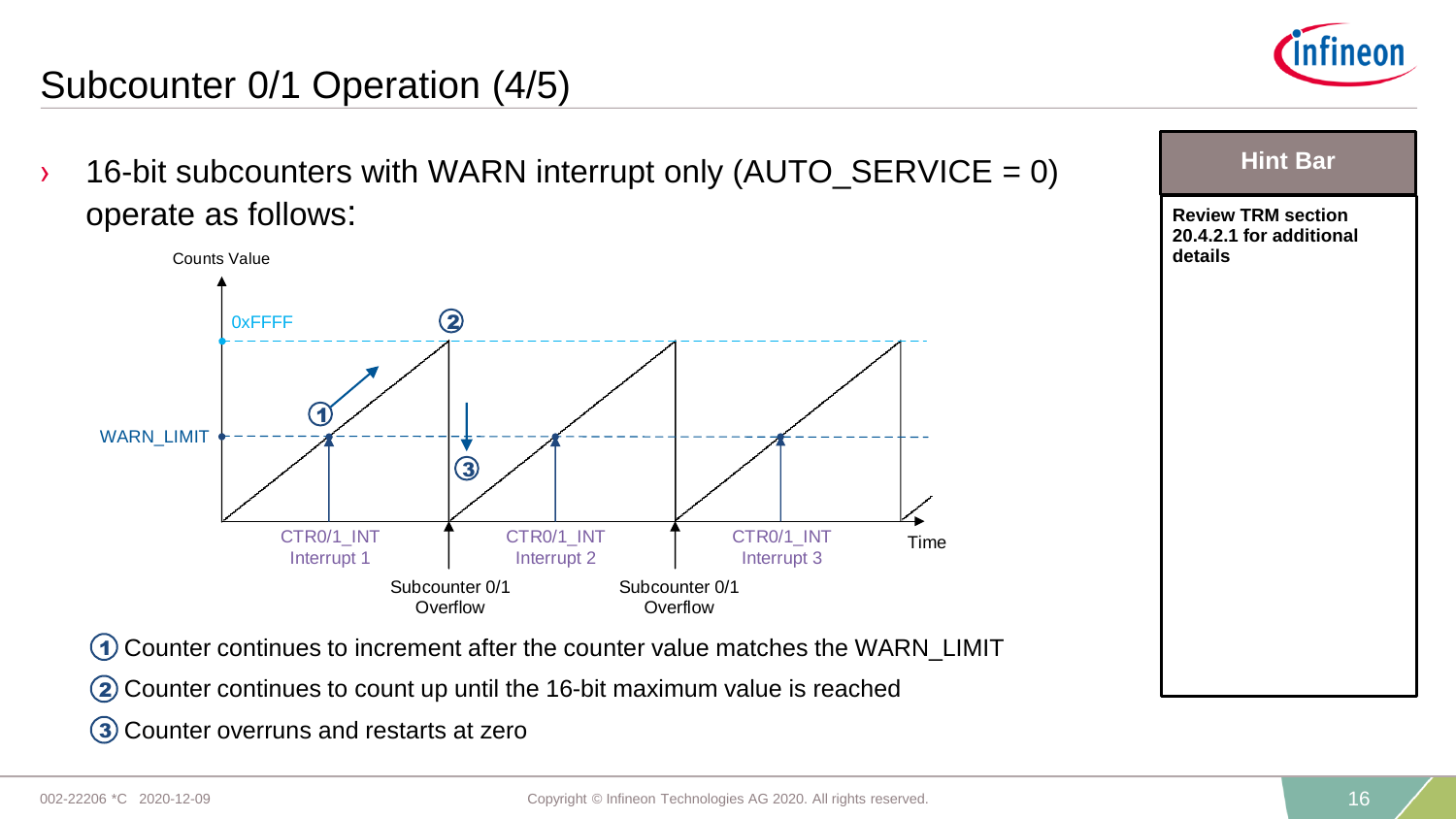

# Subcounter 0/1 Operation (5/5)

› 16-bit subcounters with WARN interrupt only with enabled automatic service (AUTO  $SERVICE = 1$ ) operate as follows:



**Review TRM section 20.4.2.1 for additional details**

**Hint Bar** 

1) When the counter matches the WARN\_LIMIT, an interrupt is issued 2) The AUTO\_SERVICE function clears the counter on any match event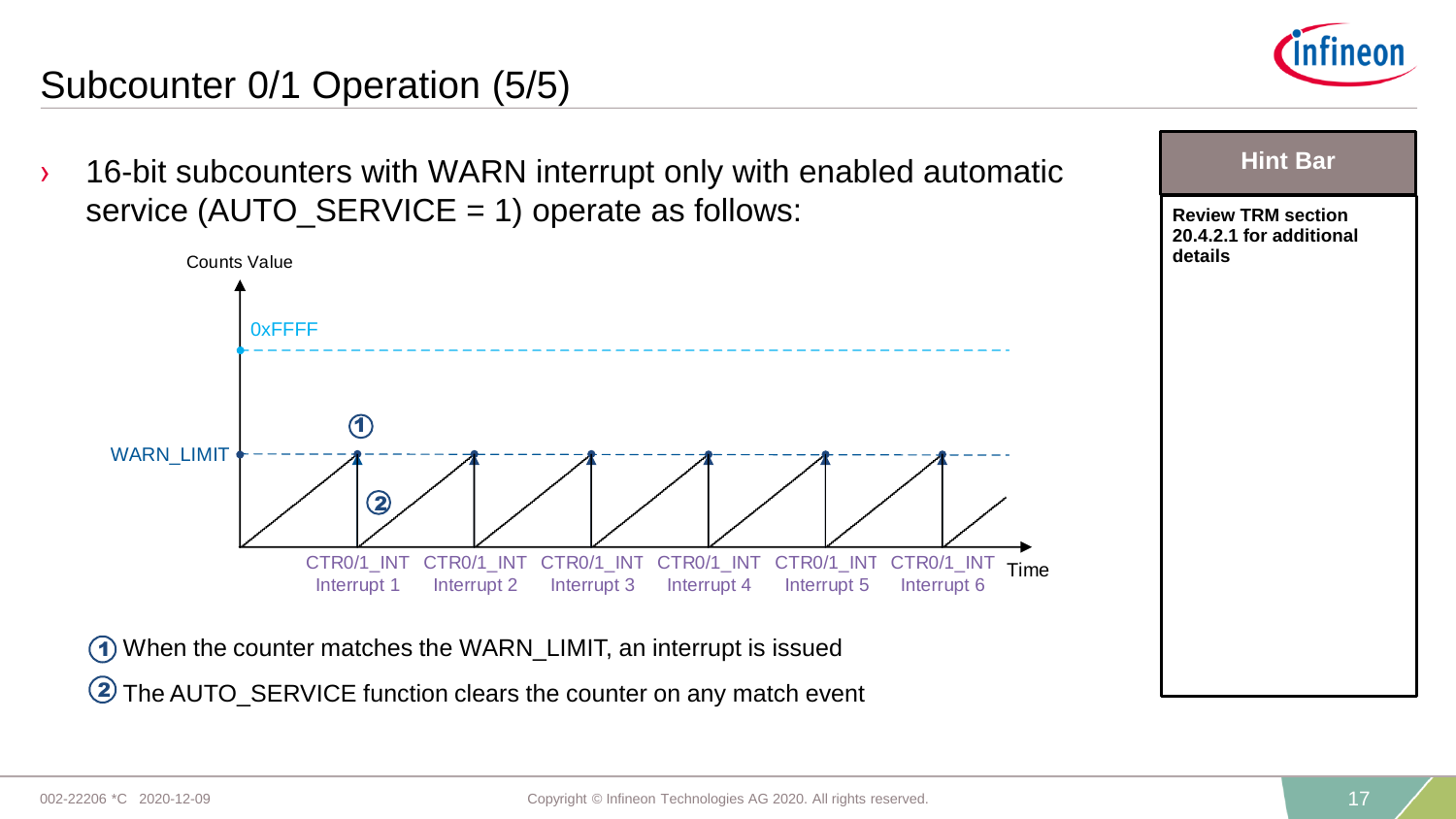

## 32-bit Counter Operation (1/2)

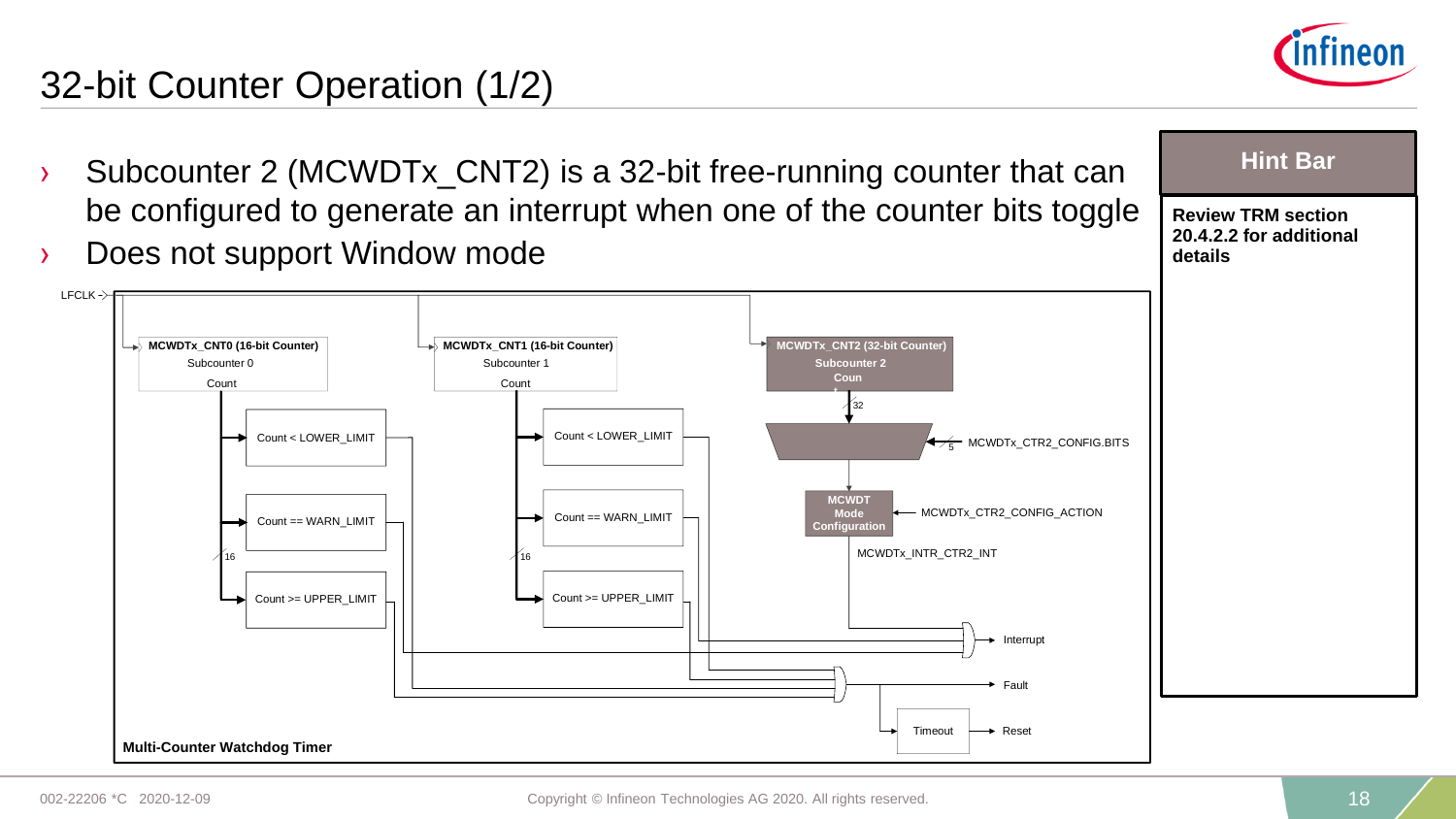

# 32-bit Counter Operation (2/2)



– Counter overflows and restarts 3

<sup>1</sup> The interrupt generated is a warning interrupt

 $(1)$ 2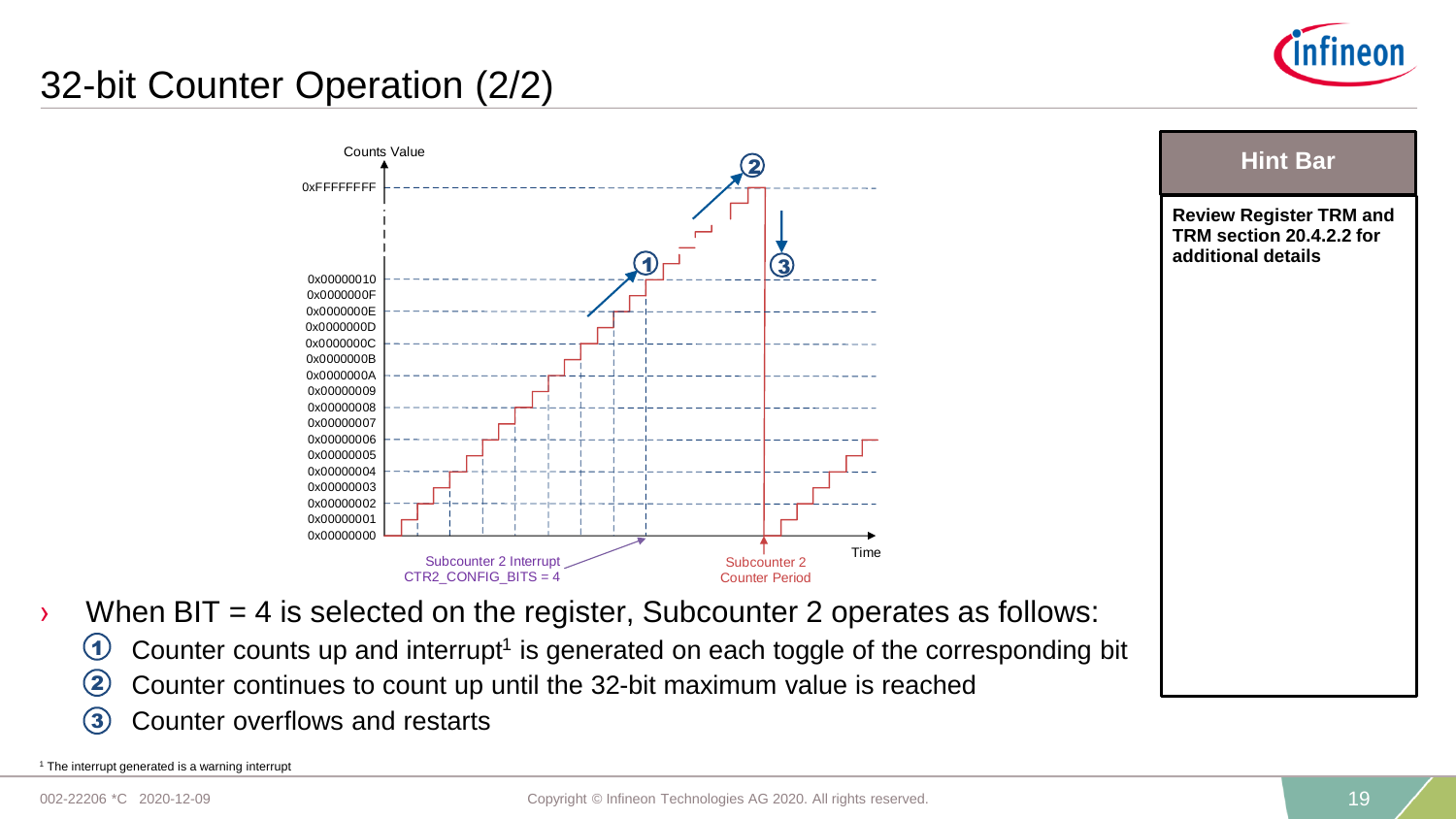# Enabling and Disabling WDT

- WDT counters can be enabled and disabled by setting the registers
- **Basic WDT** 
	- Enabled by setting the ENABLE[31] bit in the WDT\_CTL register
	- Disabled by clearing the setting
- MCWDT counters
	- Enabled by setting the ENABLE[31] bit in the MCWDTx\_CTL and MCWDTx\_CTR2\_CTL registers
	- Disabled by clearing the setting
- › Advantage
	- Settings can be configured according to your system requirements



**Review Register TRM and chapter 20 for additional** 

**Hint Bar** 

**details**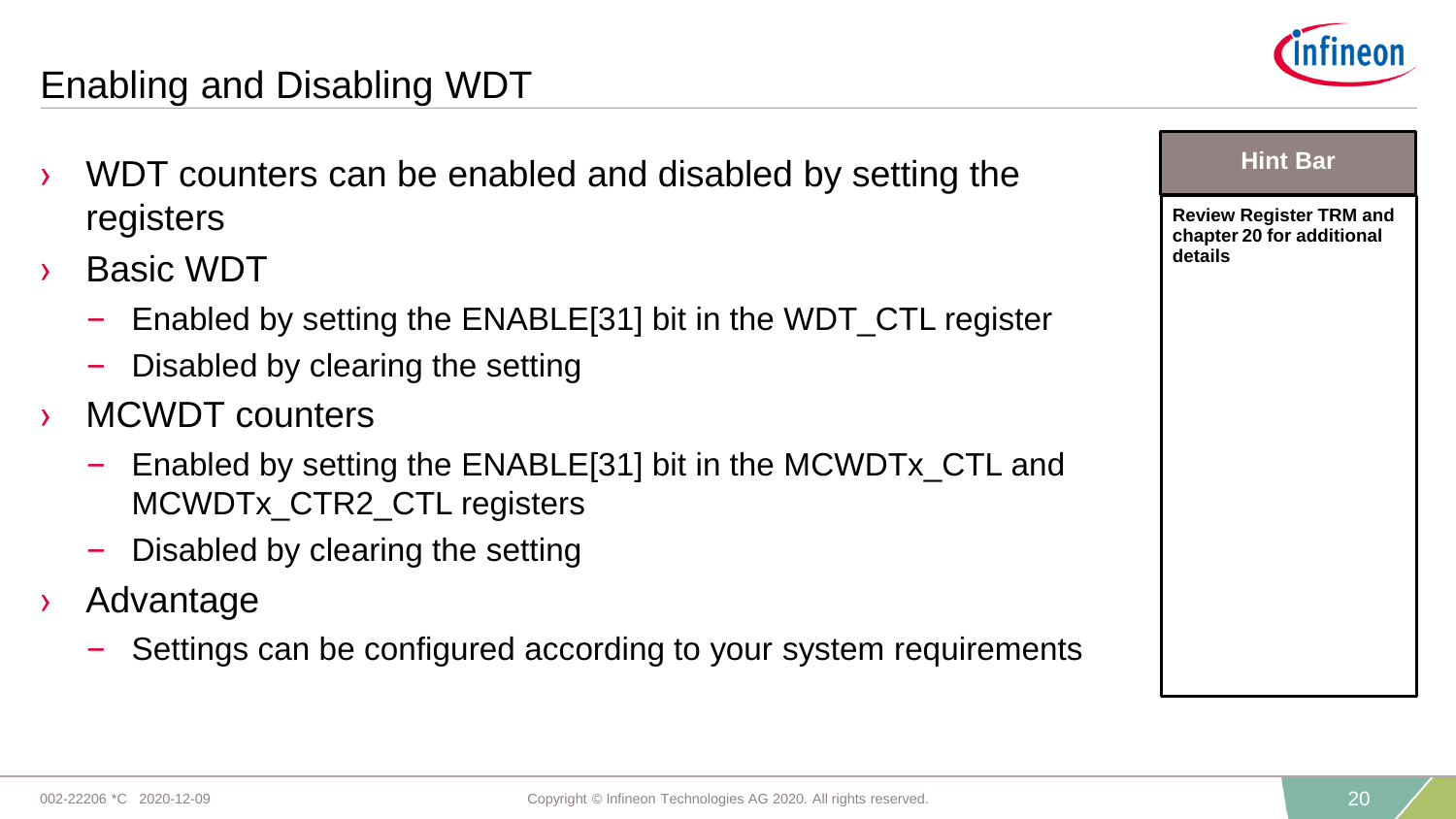#### WDT Lock Feature

- **Basic WDT** 
	- Locked by default
	- When the WDT\_LOCK bits are not equal to '0', write access to the following registers is prohibited:
		- CTL, LOWER\_LIMIT, WARN\_LIMIT, UPPER\_LIMIT, CNT, and SERVICE
- MCWDT counters
	- Unlocked by default
	- When the MCWDT2\_LOCK bits are not equal to '0', write access to some registers is prohibited<sup>1</sup>
- When registers are locked, software writes are always ignored
- **Advantage** 
	- Protection through lock feature is for the functional safety of the system

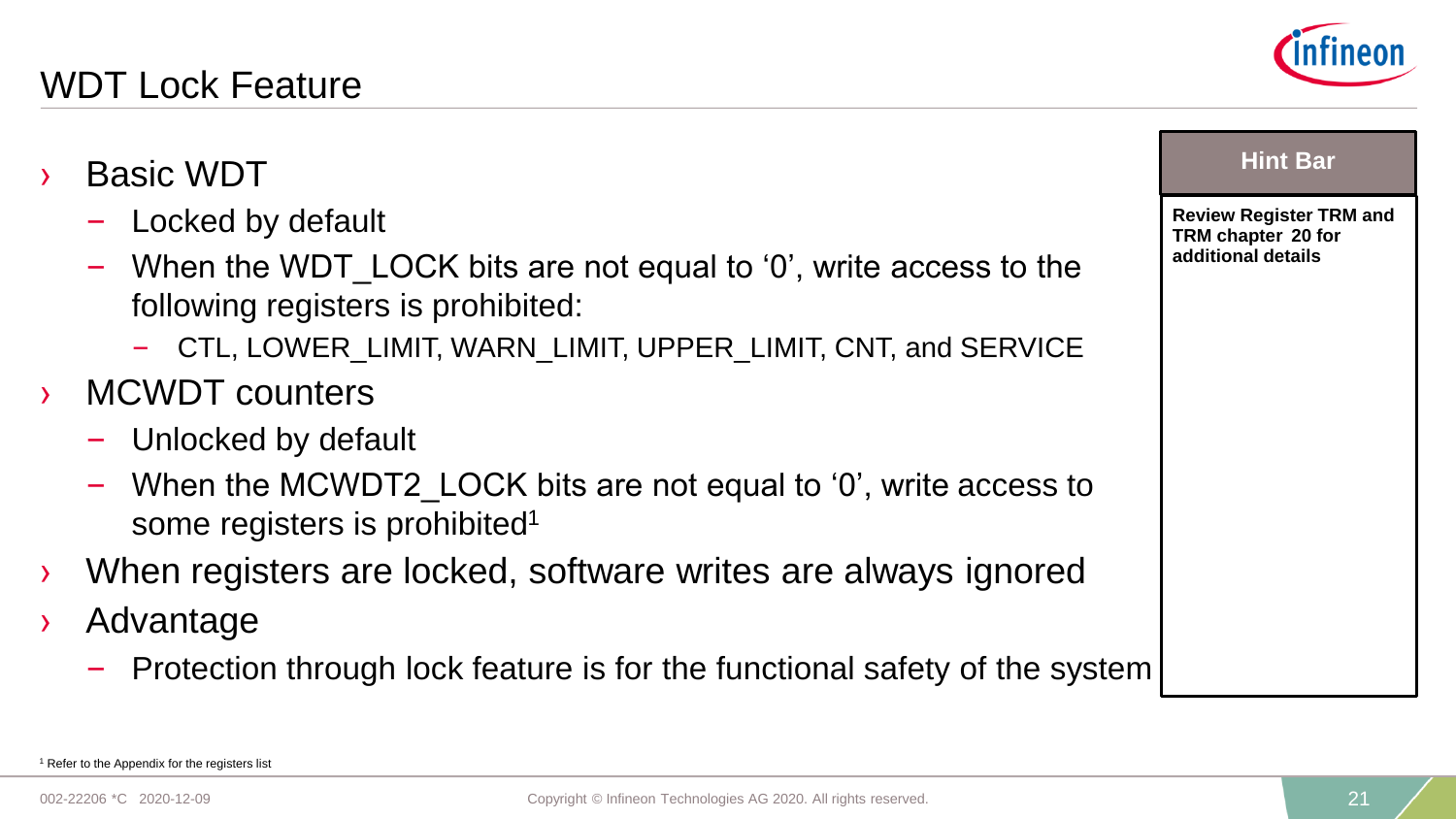#### Debug Mode



| Both Basic WDT and MCWDT support debug mode                                                                                                                                     | <b>Hint Bar</b>                                                                                                                                   |
|---------------------------------------------------------------------------------------------------------------------------------------------------------------------------------|---------------------------------------------------------------------------------------------------------------------------------------------------|
| Depending on DEBUG_TRIGGER_EN and DEBUG_RUN bit configuration,<br>there are three options in debug mode                                                                         | <b>Review Register TRM and</b><br>TRM chapter 20 for<br>additional details                                                                        |
| Counter is stopped when a debugger is connected<br>Counter is stopped only when a debugger is connected and the CPU is halted<br>during a breakpoint                            | It may take up to two<br>clk_hf cycles for the<br>counter to pause and<br>another two cycles to<br>resume, due to the internal<br>synchronization |
| Counter is running when a debugger is connected. No reset is issued when the<br>÷<br>CPU is halted during a breakpoint but the counter is not stopped<br>Counter Stop<br>Counts |                                                                                                                                                   |
| Value<br>Time                                                                                                                                                                   |                                                                                                                                                   |
| <b>Break for Debug Restart</b><br>Advantage<br>Even if you break for debugging, you can debug with the same counter operation<br>as the actual operation                        |                                                                                                                                                   |
| 002-22206 *C 2020-12-09<br>Copyright © Infineon Technologies AG 2020. All rights reserved.                                                                                      | 22                                                                                                                                                |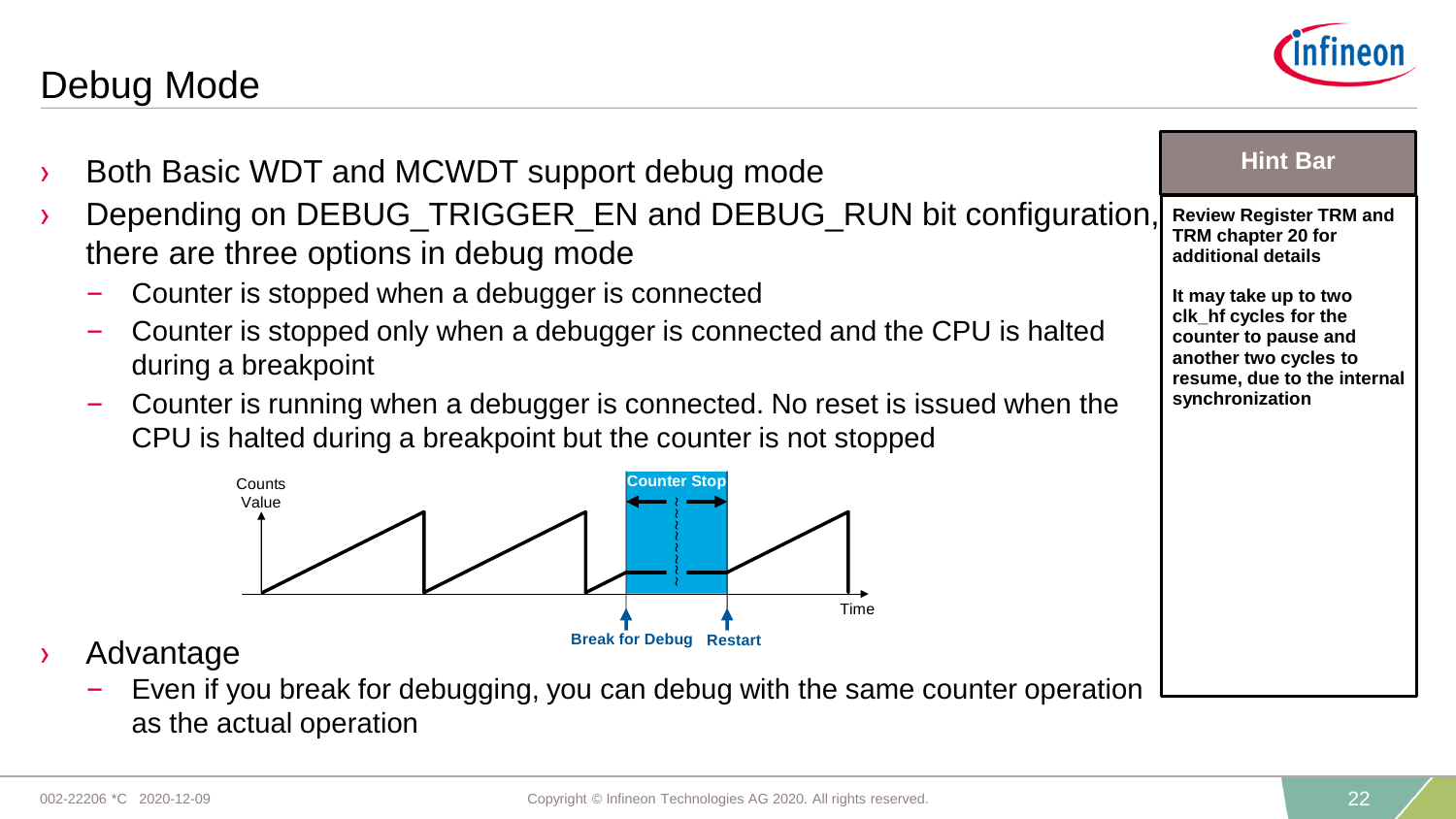

#### Reset Cause Detection

- Reset generated by the WDT counters are indicated by the bit in the RES\_CAUSE register
	- Basic WDT
		- RESET\_WDT [0] bit
	- MCWDT counters
		- RESET\_MCWDT0 [5], RESET\_MCWDT1 [6], RESET\_MCWDT2 [7], and RESET\_MCWDT3 [8] bits
- The bits remain set until cleared or until a power-on reset (POR), brownout reset (BOD), or external reset (XRES) occurs

|--|

**Review TRM section 20.5 for additional details**

**Refer to Reset System training section for additional reset details**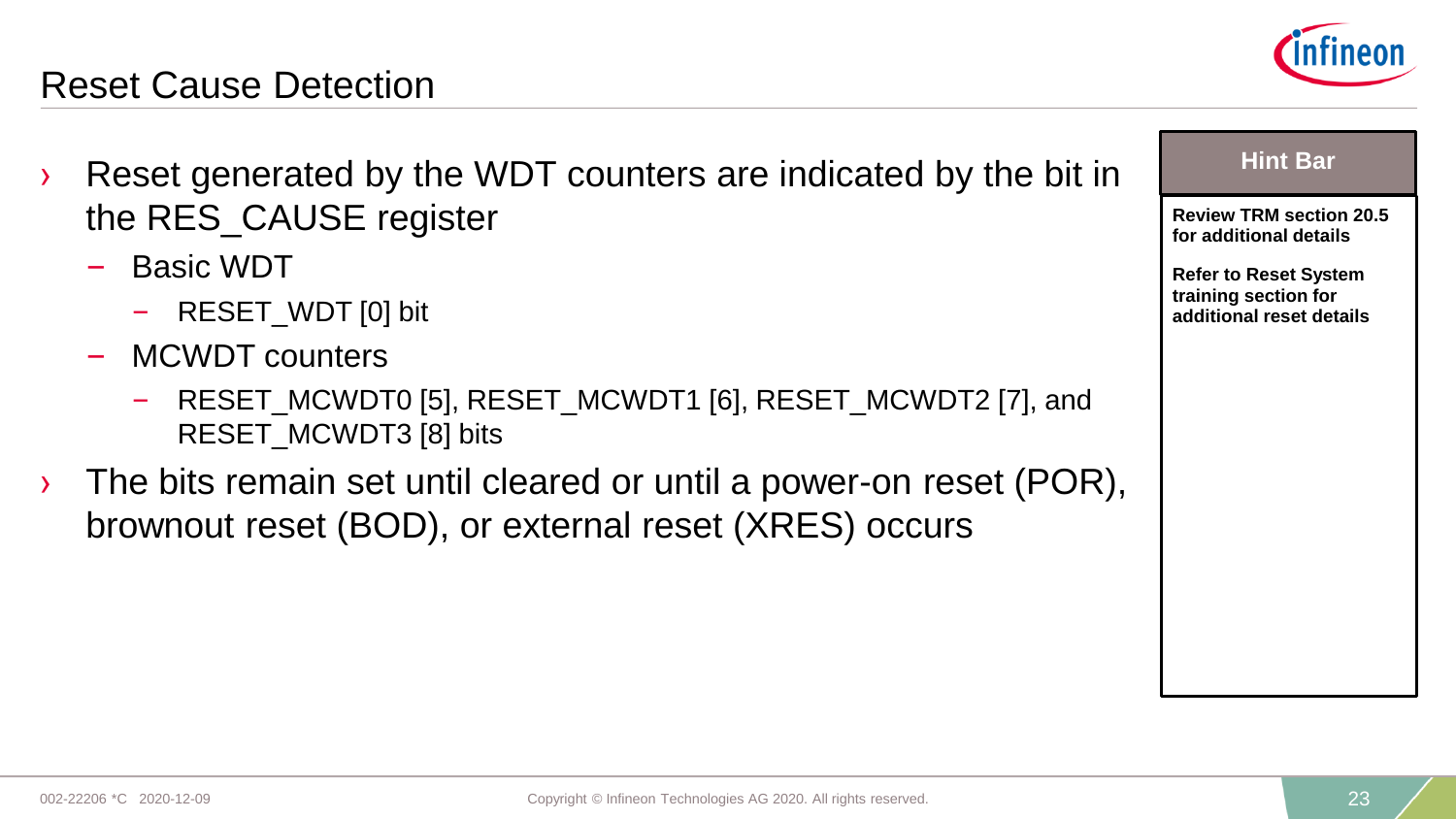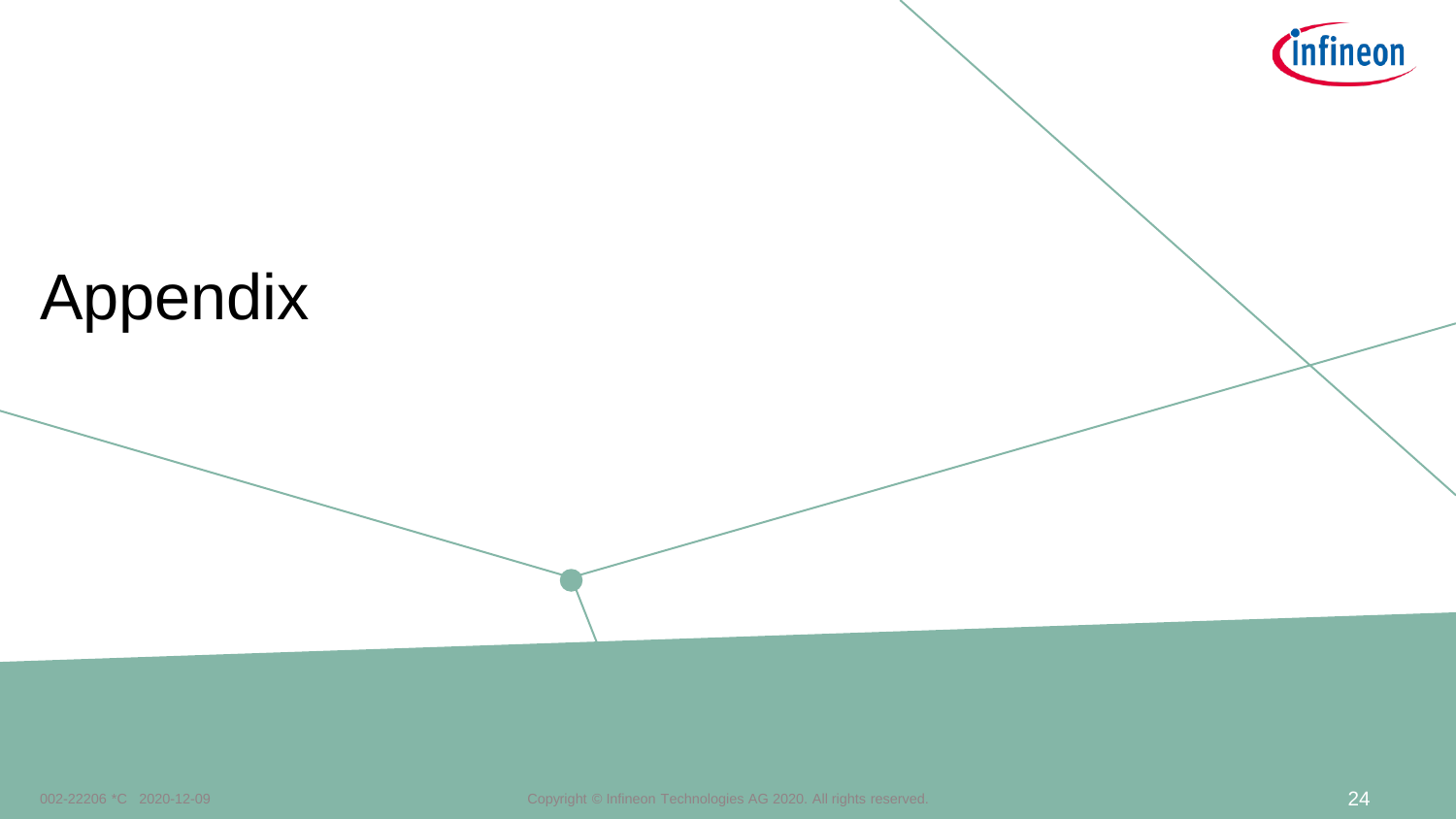

| Lockable                   | <b>Register</b>   | <b>Name</b>                                                     | <b>Description</b>                                                                                                                                                         |
|----------------------------|-------------------|-----------------------------------------------------------------|----------------------------------------------------------------------------------------------------------------------------------------------------------------------------|
| $\checkmark$               | WDT_CTL           | Watchdog Control Register<br>Control register for the Basic WDT |                                                                                                                                                                            |
| $\boldsymbol{\mathcal{U}}$ | WDT_LOWER_LIMIT   | <b>WDT Lower Limit Register</b>                                 | Lower limit for the Basic WDT                                                                                                                                              |
| $\checkmark$               | WDT_UPPER_LIMIT   | <b>WDT Upper Limit Register</b>                                 | Upper limit for the Basic WDT                                                                                                                                              |
| $\boldsymbol{\nu}$         | WDT_WARN_LIMIT    | Warn limit for the Basic WDT<br><b>WDT Warn Limit Register</b>  |                                                                                                                                                                            |
| $\boldsymbol{\mathcal{U}}$ | <b>WDT CONFIG</b> | <b>WDT Configuration Register</b>                               | Configuration for the Basic WDT. Includes the ACTION configuration<br>for UPPER, LOWER, and WARN limits, auto-servicing and pause settings in<br>low-power and debug modes |
| $\boldsymbol{\mathcal{U}}$ | WDT_CNT           | <b>WDT Count Register</b>                                       | Count value for the Basic WDT                                                                                                                                              |
|                            | WDT_LOCK          | <b>WDT Lock Register</b>                                        | Lock or unlock the Basic WDT registers                                                                                                                                     |
| $\boldsymbol{\mathcal{U}}$ | WDT_SERVICE       | <b>WDT Service Register</b>                                     | Clears the Basic WDT counter                                                                                                                                               |
|                            | WDT_INTR          | <b>WDT Interrupt Register</b>                                   | Interrupt signal from Basic WDT                                                                                                                                            |
|                            | WDT_INTR_SET      | <b>WDT Interrupt Set Register</b>                               | Can be used to set interrupts for firmware testing                                                                                                                         |
|                            | WDT_INTR_MASK     | <b>WDT Interrupt Mask Register</b>                              | Controls whether interrupt is forwarded to CPU. All masks block the interrupt<br>when 0 and forward the interrupt when 1                                                   |
|                            | WDT_INTR_MASKED   | <b>WDT Interrupt Masked Register</b>                            | Bitwise AND between the interrupt request and mask registers so<br>firmware can read the status of all mask enabled interrupt causes<br>with a single load operation       |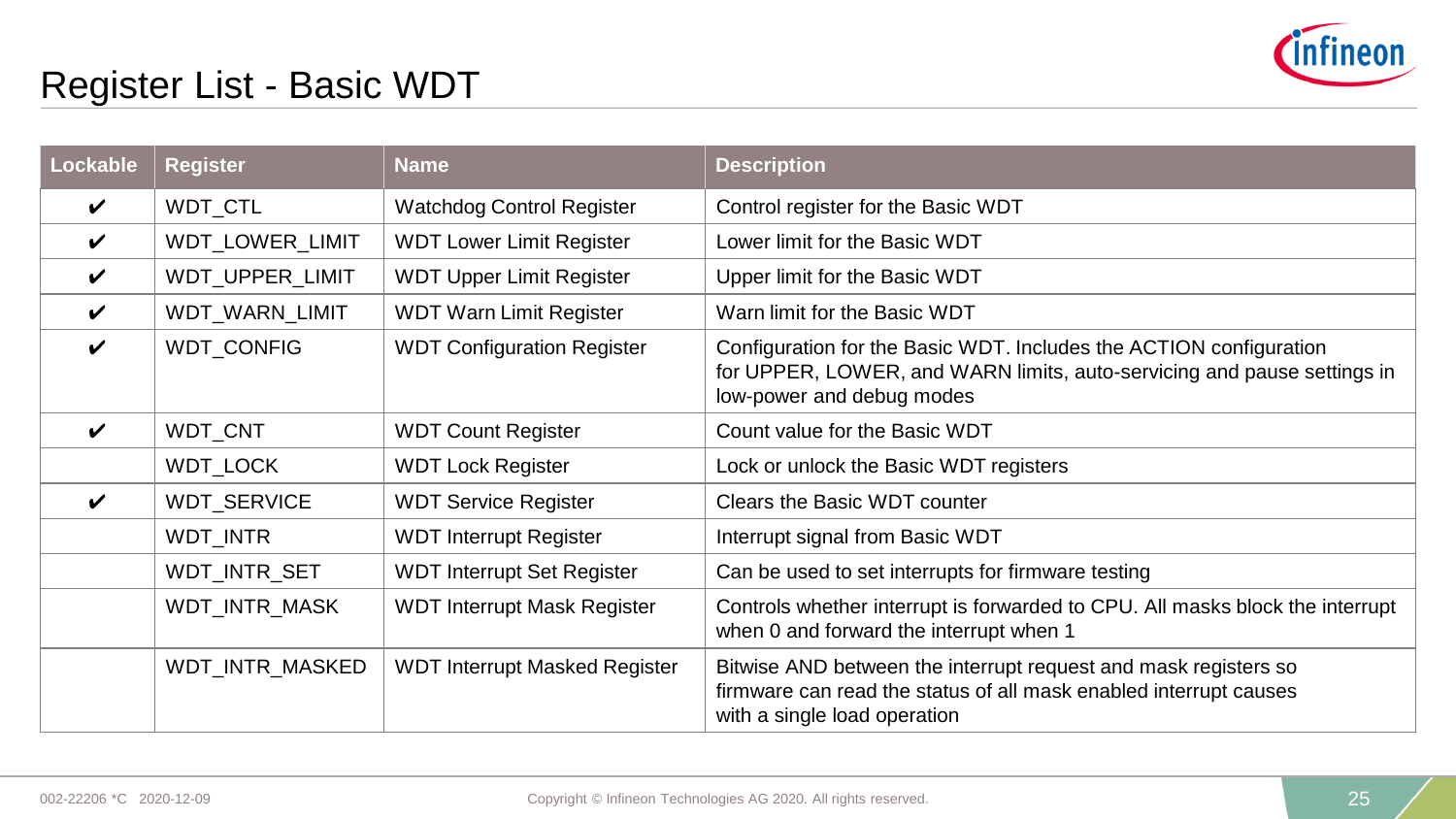| Lockable     | <b>Register</b>         | <b>Name</b>                                      | <b>Description</b>                                                                                         |
|--------------|-------------------------|--------------------------------------------------|------------------------------------------------------------------------------------------------------------|
| $\checkmark$ | MCWDTx_CTRy_CTL         | MCWDT Subcounter 0/1 Control Register            | Control register for MCWDT subcounter                                                                      |
| $\checkmark$ | MCWDTx_CTRy_LOWER_LIMIT | MCWDT Subcounter 0/1 Lower Limit Register        | Lower limit for this MCWDT subcounter                                                                      |
| $\checkmark$ | MCWDTx_CTRy_UPPER_LIMIT | MCWDT Subcounter 0/1 Upper Limit Register        | Upper limit for this MCWDT subcounter                                                                      |
| $\checkmark$ | MCWDTx_CTRy_WARN_LIMIT  | MCWDT Subcounter 0/1 Warn Limit Register         | Warn limit for this MCWDT subcounter                                                                       |
| $\checkmark$ | MCWDTx_CTRy_CONFIG      | MCWDT Subcounter 0/1 Configuration<br>Register   | Configuration for MCWDT subcounter. Includes the<br>ACTION configuration for Upper, Lower, and Warn limits |
| $\checkmark$ | MCWDTx_CTRy_CNTy        | MCWDT Subcounter 0/1 Count Register              | Count value for this MCWDT subcounter                                                                      |
| $\checkmark$ | MCWDTx_CTR2_CTL         | <b>MCWDT Subcounter 2 Control Register</b>       | Control register for MCWDT subcounter 2                                                                    |
| $\checkmark$ | MCWDTx_CTR2_CONFIG      | <b>MCWDT Subcounter 2 Configuration Register</b> | Configuration for MCWDT subcounter 2                                                                       |
| $\checkmark$ | MCWDTx_CTR2_CNT         | <b>MCWDT Subcounter 2 Count Register</b>         | Count value for this MCWDT subcounter 2                                                                    |
|              | MCWDTx LOCK             | <b>MCWDT Lock Register</b>                       | Lock or unlock the respective configuration registers of<br>subcounters 0/1/2 of this MCWDT                |
| $\checkmark$ | MCWDTx_SERVICE          | <b>MCWDT Service Register</b>                    | Includes service bits to clear subcounter 0/1 of this<br><b>MCWDT</b>                                      |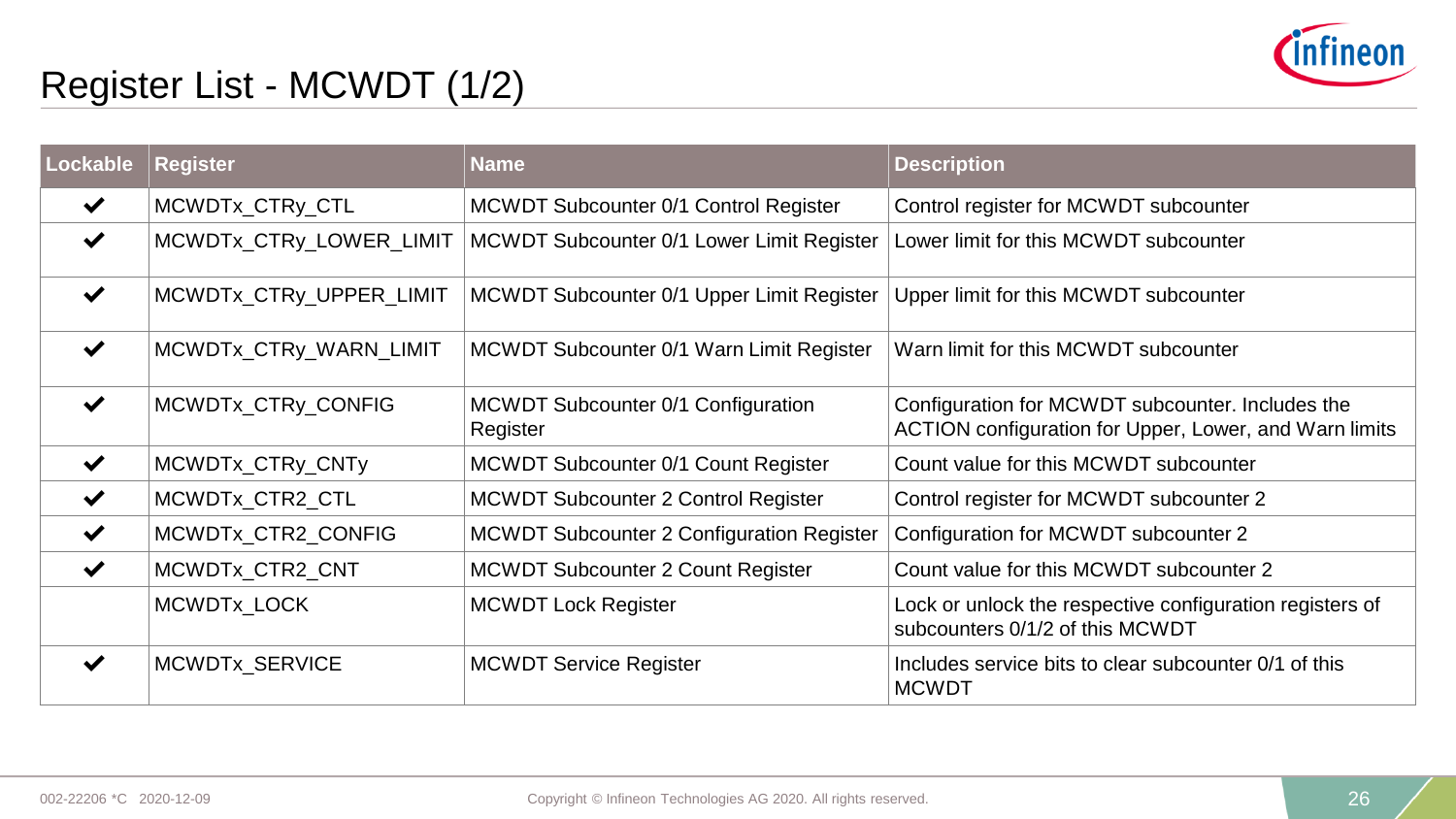

| Lockable | <b>Register</b>    | <b>Name</b>                             | <b>Description</b>                                                                                                                                                             |
|----------|--------------------|-----------------------------------------|--------------------------------------------------------------------------------------------------------------------------------------------------------------------------------|
|          | MCWDTx INTR        | <b>MCWDT</b> Interrupt Register         | Interrupt status register for subcounters 0/1/2 for this MCWDT                                                                                                                 |
|          | MCWDTx_INTR_SET    | <b>MCWDT Interrupt Set Register</b>     | This register can be used to trigger an interrupt for firmware<br>testing                                                                                                      |
|          | MCWDTx_INTR_MASK   | <b>MCWDT Interrupt Mask Register</b>    | This register controls whether a subcounter interrupt is forwarded<br>to the corresponding processor. All masks block the interrupt<br>when 0 and forward the interrupt when 1 |
|          | MCWDTx INTR MASKED | <b>MCWDT Interrupt Masked Register</b>  | Bitwise AND between the interrupt request and mask registers so<br>firmware can read the status of all mask enabled interrupt causes<br>with a single load operation           |
|          | <b>CLK SELECT</b>  | <b>Clock Selection Register</b>         | Clock source selection register                                                                                                                                                |
|          | CLK ILO0 CONFIG    | <b>ILO0 Configuration</b>               | ILO0 configuration                                                                                                                                                             |
|          | <b>RES CAUSE</b>   | <b>Reset Cause Observation Register</b> | Reset cause observation register                                                                                                                                               |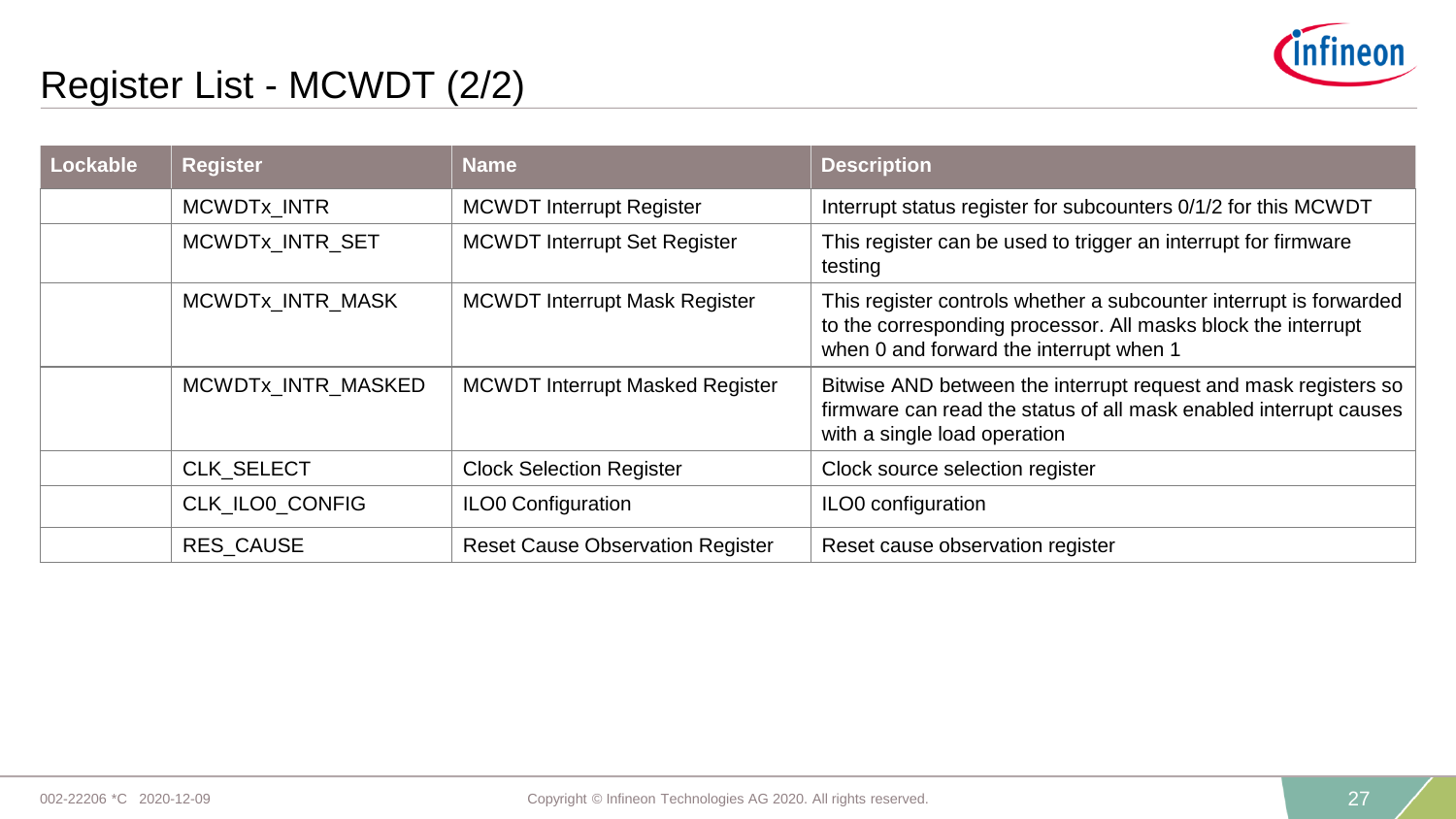

# Part of your life. Part of tomorrow.